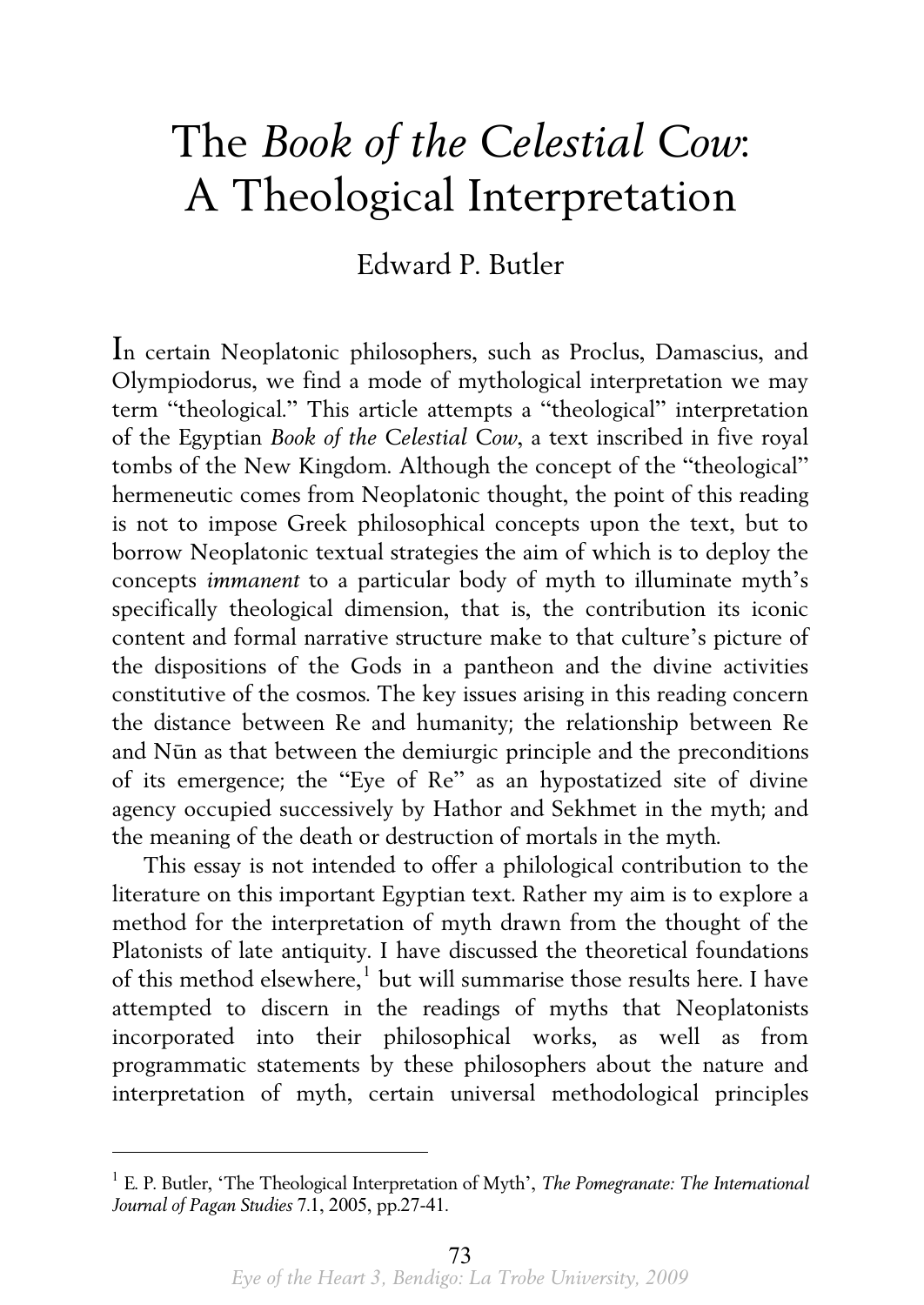separable from the Neoplatonic metaphysics itself. In this essay, I attempt to apply these principles to the reading of a text unknown to Platonists and unconnected to their own, Hellenic traditions. If the method is successful, it should help to elucidate the text in a manner which does not constitute a "Platonising" interpretation.

 I wish to emphasize that the choice of an Egyptian text constitutes no claim whatsoever to a necessary connection between Platonism and Egyptian thought. Nor, if certain Neoplatonists such as Iamblichus, for example, made specific reference to Egyptian myth, is this any part of the present essay's concerns. Perhaps it would have reduced the potential for such confusion had a text been selected, instead, from the Andes, say, or East Asia. There still would have been occasion, however, for the misapprehension that my purpose is to uncover some universal theological contents. This reading seeks to apply *formal* Neoplatonic hermeneutical principles to an Egyptian text, not to conflate the *contents* of Neoplatonic ontology and Egyptian theology. It should also be understood that no claim is being made that *only* these hermeneutical principles can be profitably applied to this text. There is no *necessity* to the application of this hermeneutic; I will rather explain why it might be fruitful, and then hopefully demonstrate its fruitfulness.

 The term "theological" for this mode of interpretation comes from the fourth-century CE Neoplatonist Sallustius. Sallustius is not himself an important figure in the history of Neoplatonism, but he expresses concisely certain principles pertaining to the interpretation of myth that, I would argue, are largely embodied in the interpretive practices of later Platonists like Proclus. These later Platonists do not derive these principles from Sallustius. Rather, Sallustius arrives at his classificatory structure by applying the fundamental principles of an evolving Platonic understanding in his day of the relationship between philosophy and theology.[2](#page-1-0) In chapter three of his *On the Gods and the Cosmos*, Sallustius discusses five types of myth and ways of reading myths, namely the theological, the physical, the psychical, the material, and the mixed. These categorisations apply to the entities taken to be the

<span id="page-1-0"></span> $2^{2}$  For more on the relationship between philosophy and theology in Neoplatonism, see E. P. Butler, 'Offering to the Gods: A Neoplatonic Perspective', *Magic, Ritual, and Witchcraft* Vol. 2.1, 2007, pp.1-20, and 'The Gods and Being in Proclus,' *Dionysius* Vol.26, 2008, forthcoming.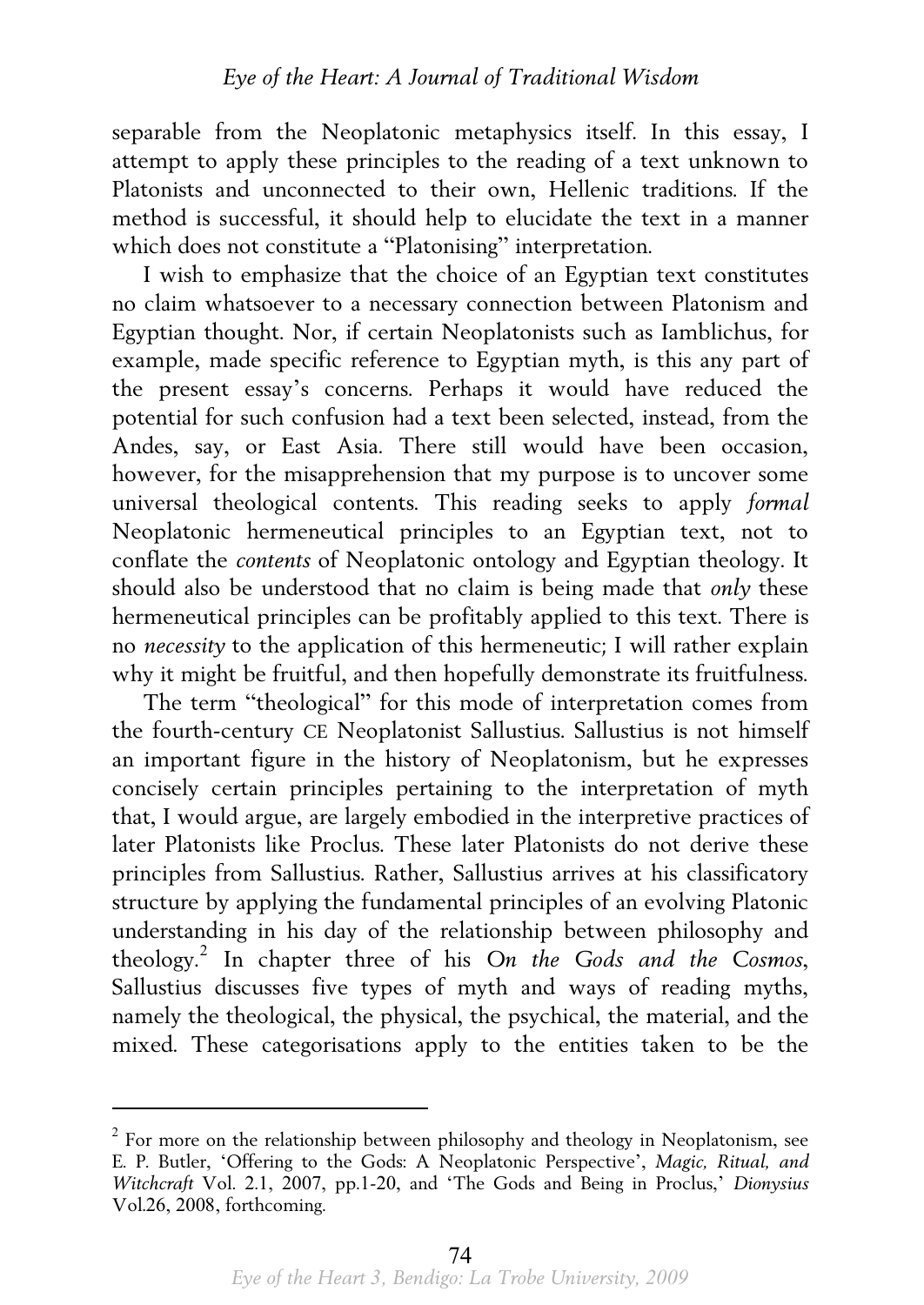myth's referents. A theological myth, or a myth *qua* theological, concerns primarily the Gods, a physical myth (myth *qua* physical) treats of nature in a universal sense, a psychical myth of the soul, a material myth of certain concrete substances, and a mixed myth of entities in all these classes. Sallustius speaks ambiguously of types of myths and modes of interpretation, but it is clear from his exposition that the hierarchy is of interpretive methods, that multiple methods can be applied to the same myths, and that the different methods are appropriate to different discursive contexts, the theological mode being particular to the philosopher but also, on that account, having the highest truth value, if not the broadest. The broadest truth value, on the other hand, belongs to the mixed mode of interpretation, which integrates interpretation on all the other levels, but this is the mode of interpretation practiced in an initiatory context, and thus not easily appropriated.

 The theological method, by contrast, is quite practicable. Its fundamental principle is that myths reveal the nature of, and relations between, different classes of Gods, that is, Gods active on different planes of being and whose activities are constitutive of those planes of being. This involves, for the Neoplatonist, classifying the Gods in a myth in relation to a Neoplatonic taxonomy of divine orders, but the method does not require the Neoplatonic taxonomy, or indeed any abstract system of classification. Instead, the goal is to develop the theological categories immanent to the culture whose myths are being examined by analysing the structural relationships posited in the myth itself and in myths and iconography from the same tradition. Because the method cannot begin *ex nihilo*, certain minimal propositions about the nature of the divine are adopted as heuristic devices. Where these have been applied in the essay I have noted them. Should any of them be felt to be alien to Egyptian thought, they may be replaced by axioms deemed valid.

 What matters for the method is that myths be interpreted as theological statements of their culture, rather than reductively. Examples of reductive readings in this sense are Sallustius's three modes other than the theological and the mixed. Reductive readings of myth have not lacked for modern practitioners. Interpretations of myths which understand their primary referents to be natural or psychological phenomena or socioeconomic dispositions are reductive in this sense.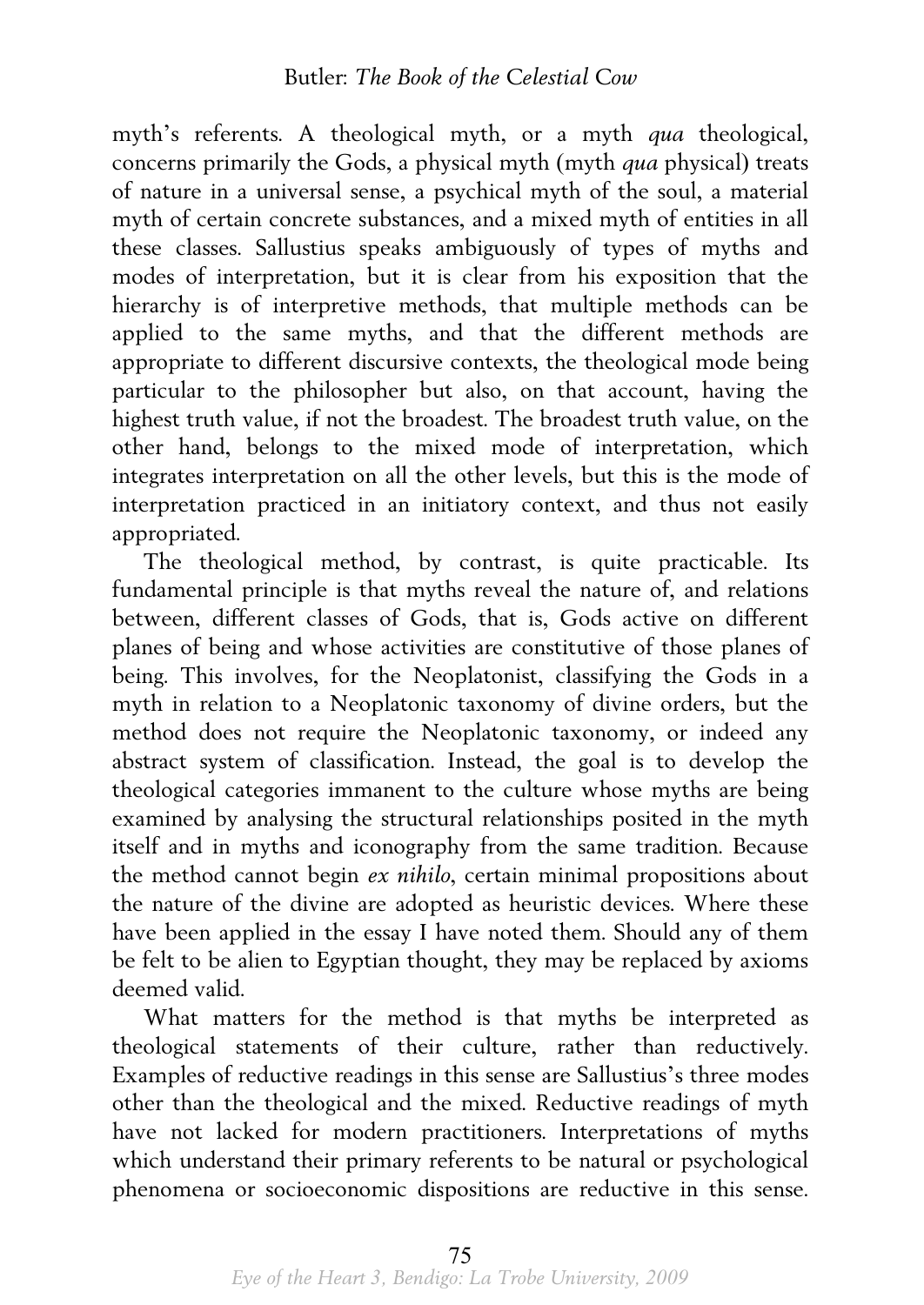For the theological method, the myths concern the Gods as actual existents, real agencies whose activities and relationships are constitutive of the order in the cosmos. One consequence of this is that the theological method of interpretation is effectively ahistorical, treating a deity's successive historical appearances, not as development of the deity, but as an ongoing revelation of that deity's integral nature.

 Theological interpretation does not rule out any other mode of interpretation, such as, for example, that which emphasizes a myth's role as a charter for certain social institutions, whereas other modes of interpretation, in their exclusivity, rule out theological interpretation by effectively interpreting away the objects of theology. Analysing the myths of a culture reveals immanent typologies and functions, positions which can be filled by different deities in variant versions of a single myth or in related myths. These positions or functions in turn can form the vehicle for comparisons between cultures; but these types or functions must be derived in the first place from myths presenting themselves as accounts of the actions of particular Gods, and in the second place, must derive their meaning from their own place in the holistic system of the culture in which they arise. Only in a third stage can cross-cultural comparison be envisioned, and only if genuine functional homologies between discrete theological systems can be established on the foundation of a sufficient understanding of the discrete theologies involved. The dangers of hasty comparativism are more to be feared than excessive caution in this regard.

 The status accorded to "function" in the theological mode of interpretation offers a contrast between it and hermeneutic of "translation" discussed by Jan Assmann.<sup>[3](#page-3-0)</sup> Within the "translation" paradigm, functional equivalences between deities of different national pantheons, or even within the same pantheon, are treated as indicating that different names signify the same small set of deities, or the differentiated potencies of a single divine substance. For the

<span id="page-3-0"></span><sup>3</sup> See, for example, J. Assmann, *Moses the Egyptian: The Memory of Egypt in Western Monotheism*, Cambridge, MA: Harvard University Press, 1997, pp.2-3. For more on the "translation" paradigm in mythological hermeneutics and its sublation in late antique Platonism, see E. P. Butler 2007 cited above (n. 2), and also 'Polycentric Polytheism and the Philosophy of Religion', *The Pomegranate: The International Journal of Pagan Studies*, Vol. 10.2, 2008, forthcoming.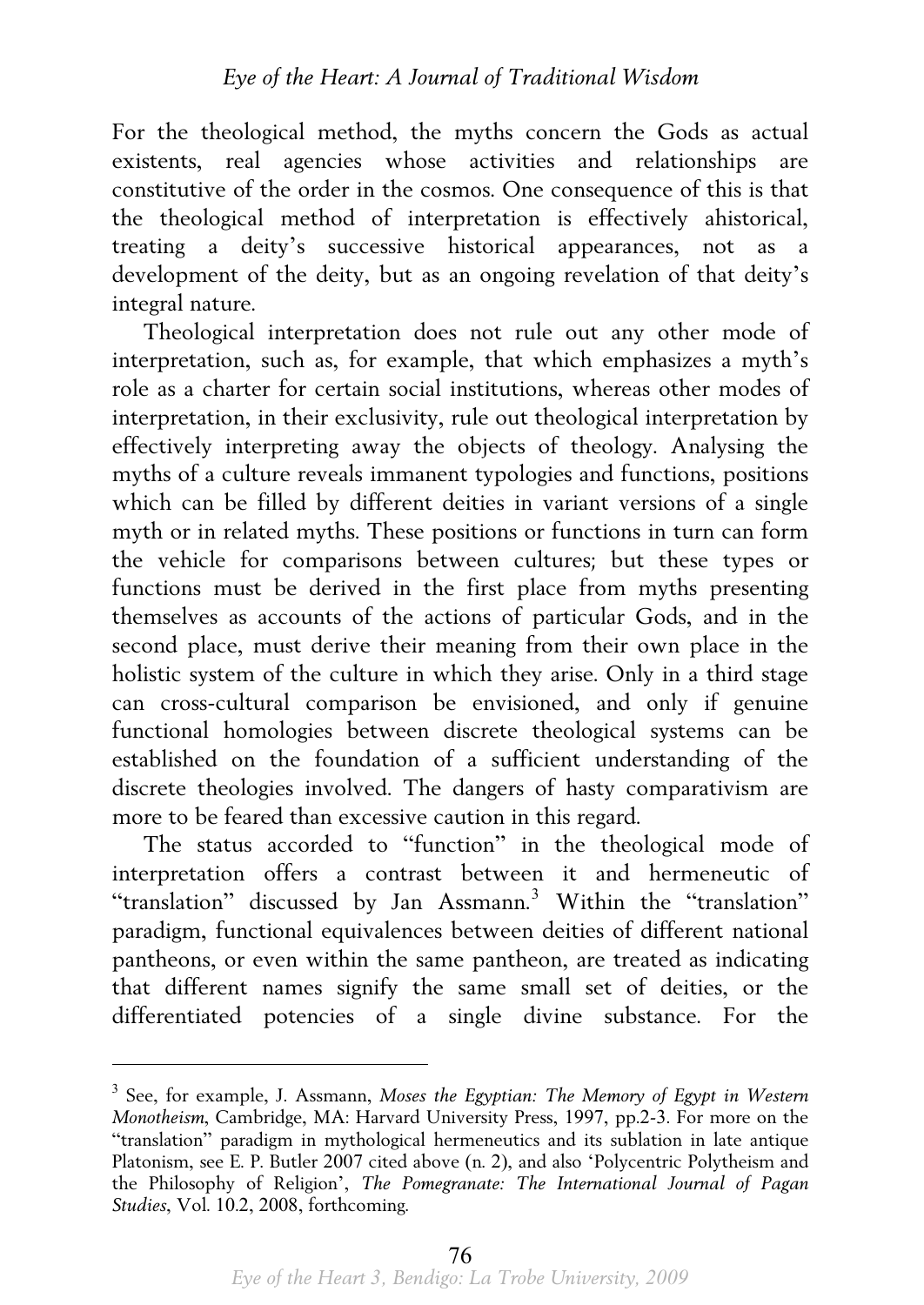"theological" mode of interpretation, by contrast, function derives from identity, and not identity from function. In this fashion the theological mode of interpretation seeks to avoid yet another form of reductionism, which we might label the "cosmotheistic" reduction, after the "cosmotheism" Assmann sees as the historical outcome of the translational hermeneutic of myth. In the "cosmotheistic" reduction, a unitary cosmotheistic philosophy effectively displaces the theologies of diverse cultures, whose *particularity* is treated as mere *materiality*. Such an approach, because it dualistically posits a substance or substances prior to or underlying the Gods themselves and external to the myths themselves, could never be regarded as the *primary* mode of mythological hermeneutics, if indeed it is even to be regarded as a way of interpreting myths, and not rather as a method of *demythologization*. [4](#page-4-0)

## يهيج

The myth I am treating $^5$  $^5$  begins its narrative at a time when Re exercises a unified sovereignty over humans and Gods alike. The temporal process of mythic narrative is converted in Neoplatonic interpretation into a progression from lesser to greater differentiation within a static hierarchy.<sup>[6](#page-4-2)</sup> Hence the initial phase of Re's sovereignty does not need to

<span id="page-4-0"></span><sup>4</sup> Some mention at least should be made here of a method of interpretation which is perhaps not reductionistic in the sense that I have used the term here, namely structuralist interpretation, as demonstrated (briefly) by R. A. Oden, Jr. upon a text closely related to the one treated in the present essay, in '"The Contendings of Horus and Seth" (Chester Beatty Papyrus No. 1): A Structural Interpretation,' *History of Religions* Vol. 18, No. 4, May 1979, pp.352-369. I believe that "theological" and structuralist interpretation are not necessarily at odds with one another, but the present essay is not the place to discuss their relationship.<br><sup>5</sup> For the text, I use the translation of E. F. Wente, in W. K. Simpson, *The Literature of* 

<span id="page-4-1"></span>*Ancient Egypt*, 3rd edition, New Haven, CT: Yale University Press, 2003, p.289-98. Citations of the text will give first the page number in Simpson, then the line number in the hieroglyphic text published in Ch. Maystre, 'Le livre de la vache du ciel,' *Bulletin de l'Institut Français d'Archéologie Orientale* 40, 1941, pp.53-115. For a discussion of other mythic accounts of revolt against Re and their similarities and differences from the account in the *Book of the Celestial Cow*, see M. Smith, 'P. Carlsberg 462: A Fragmentary Account of a Rebellion Against the Sun God,' pp. 95-112 in *The Carlsberg Papyri 3: A Miscellany of Demotic Texts and Studies*, eds. P. J. Frandsen & K. Ryholt, Copenhagen: Museum Tusculanum Press, 2000.

<span id="page-4-2"></span><sup>6</sup> See the discussion of Olympiodorus' remarks in Butler, 'The Theological Interpretation of Myth', 2005, p.35ff.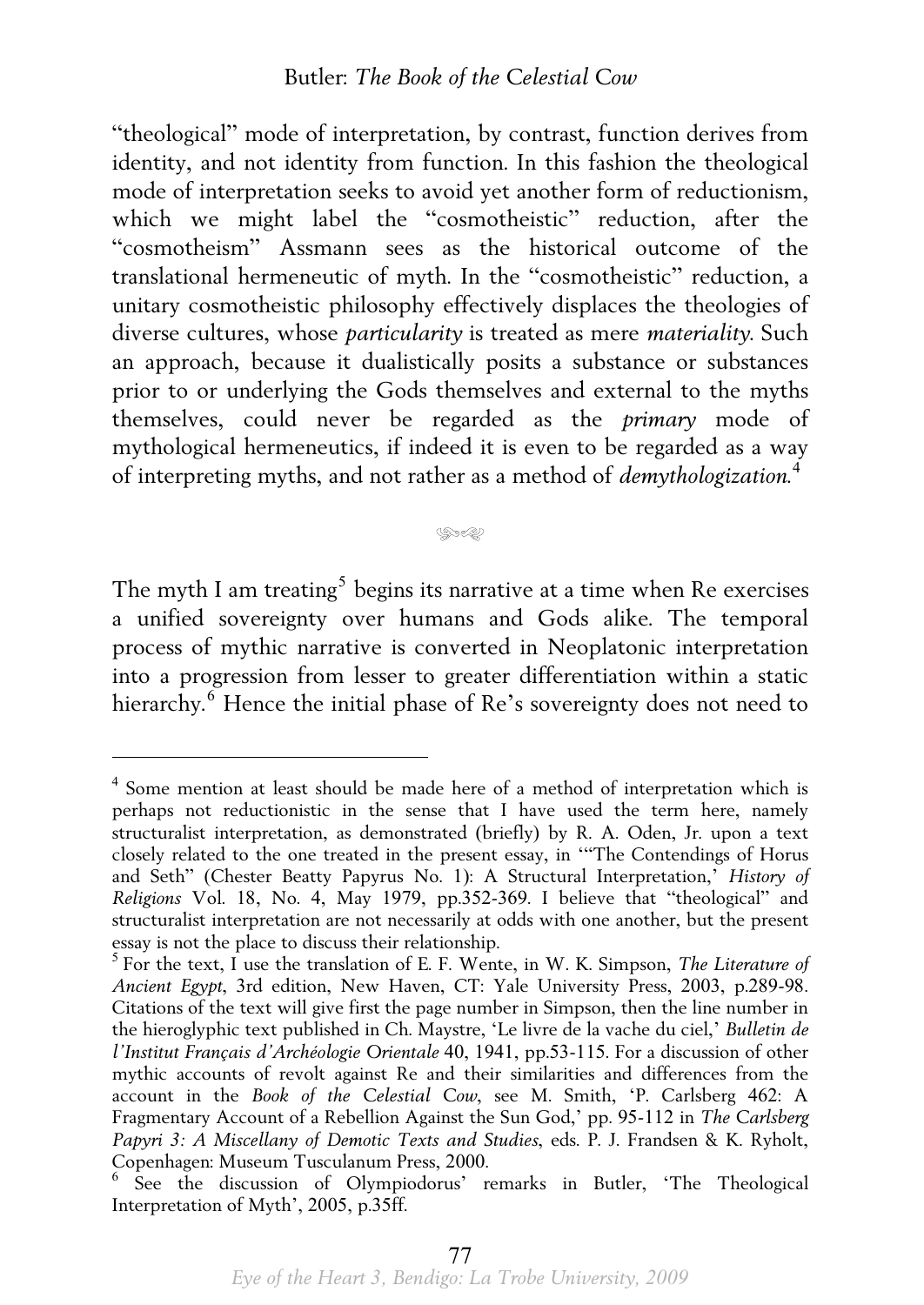be understood as an early state of the world, but as a state of affairs true in a qualified sense at any and all times. The qualified sense in which it is true at all times is obtained by abstracting from the difference between humans and Gods. The development of the mythic narrative serves, however, to articulate this difference. Re learns that there are humans plotting against him because the furthest limits of his realm are far removed from his living divinity. The myth offers two immediate symbols of this distance or gap between Re and his subjects. The first is Re's elderliness and, the second, the mineral metaphors used to describe him: his bones like silver, his flesh like gold, his hair like lapis lazuli. $^7$  $^7$  Re is elderly, not as an absolute quality, but relative to those of his subjects who are much *younger* in the scale of being. The distance between creator Gods and worldly beings can be seen in the motif of the *deus otiosus* or "retired God,"[8](#page-5-1) or from Gnostic myths concerning the demiurge, who is seen, in the obverse of the type of myth presented here, as *provoking* rebellion on the part of his cosmic subjects.<sup>[9](#page-5-2)</sup> This distance can be seen as expressing the difficulty of reconciling the viewpoints of particular beings, their desires and strivings, with the universal or cosmic perspective: the good of the whole is, unfortunately, seemingly consistent with a privation of good in many of the parts. Formally, it presents a type of whole or manifold of which the cause belongs to a transcendent register, and identifies mortal beings with this manifold. In Proclean mereology, this relationship is expressed in the notion of a "whole-before-the-parts," as in proposition 67 of the *Elements of Theology*.

 Re calls together the Gods in his retinue. They are to assemble at the Great Palace and propose plans for dealing with the rebellion. Re intends particularly to confer with Nūn, the watery abyss which preexisted the cosmos. This makes sense inasmuch as disorder within the cosmos is the continued presence within it of the precosmic disorder.

<span id="page-5-0"></span><sup>&</sup>lt;sup>7</sup> On minerals in Egyptian theology, see S. Aufrère, 'Caractères principaux et origine divine des minéraux', *Revue d'Égyptologie* 34, 1982-3, pp.3-21. 8

<span id="page-5-1"></span><sup>&</sup>lt;sup>8</sup> On the applicability of this motif to Egyptian theology, see the nuanced discussion by Susan Tower Hollis in 'Otiose Deities and the Ancient Egyptian Pantheon', *Journal of the American Research Center in Egypt*, Vol. 35 (1998), pp. 61-72. 9

<span id="page-5-2"></span> $<sup>9</sup>$  Though philologically superseded, the philosophical reflections of Hans Jonas on the</sup> Gnostic mythos in *The Gnostic Religion: The Message of the Alien God and the Beginnings of Christianity* (3rd ed., Boston: Beacon Press, 2001) remain valuable.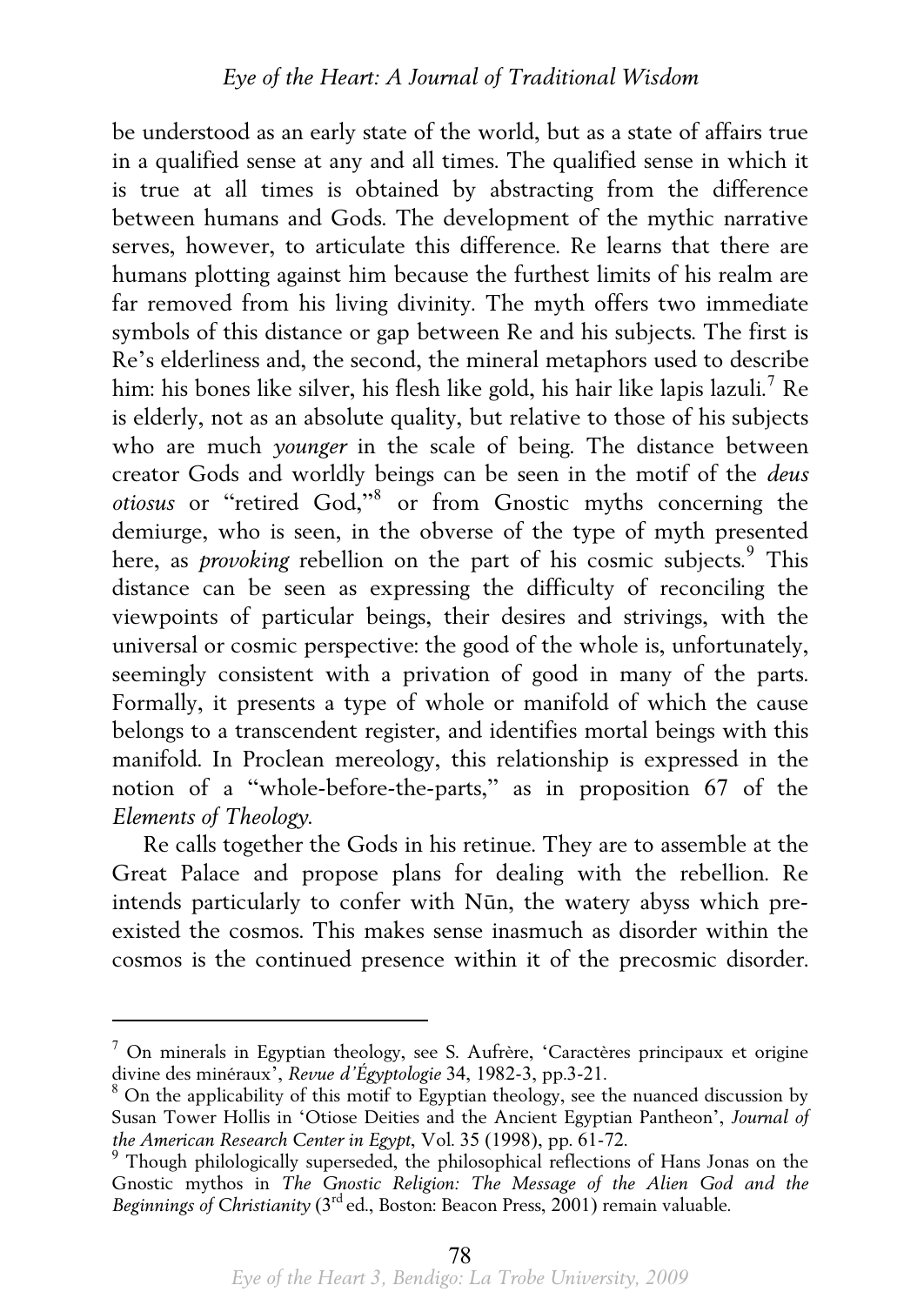This seems to be a matter of Egyptian theological doctrine, but also invites comparison with a Neoplatonic doctrine on causality, namely that the "higher" or more primordial a principle, the further "down" the scale of being its causation reaches.<sup>[10](#page-6-0)</sup> The lowest of Re's subjects, therefore, over whom his sovereignty cannot be asserted with total effectiveness, manifest the broader, albeit more indifferent, causality of Nūn. This will be significant, too, in light of the artificial inundation with which the episode of the rebellion is resolved. Furthermore, the renewal of Re in returning to Nūn is a theme in the *Amduat* book, which treats of the nightly voyage of the boat of Re through the hours of the night and Re's encounter with Osiris.

 Re addresses himself mainly to Nūn, asking his advice: humans, who came into being from Re's "eye," plot against him. Re asks Nūn to tell him what he would do about it, remarking that he cannot slay the humans before having heard what Nūn will say. Re stresses the origin of humans (*rm*ṯ) from his eye, namely from his tears (*rmyt*), a well-known pun in Egyptian. But his reference to his eye here anticipates that it is his "Eye" that he shall send against them. The word *ir.t*, or "eye," evokes the participial form of the verb *ir*, hence *ir.t*, "doing" or "doer."<sup>[11](#page-6-1)</sup> Re's "Eye" is thus a functional paraphrase for his action or agency, and not a part of his body, however metaphorical, but a sort of executive position in his regime (one might tentatively compare the position occupied by Athena with respect to Zeus). Nor is Re the only deity whose "eye" or agency is hypostatized in this fashion. The example of Atum's "eye" is closely bound up with Re's due to these deities functional assimilation and hence shall be dealt with below; but there is also Nūt, of whom it is said in utterance 443 of the *Pyramid Texts*, 'O Nūt, the eyes have gone forth from your head … O Nūt, you have mustered your children ...'.<sup>[12](#page-6-2)</sup>

 When Re expresses his intention to kill the humans, we should not jump to the anthropomorphic conclusion that Re takes such an action vindictively, or even reactively. An interpretation inconsistent with the goodness of the Gods as well as with their power of self-determination

<span id="page-6-1"></span><span id="page-6-0"></span><sup>&</sup>lt;sup>10</sup> See for example, Proclus, *Elements of Theology* prop.57.<br><sup>11</sup> See the remarks of H. te Velde, *Seth, God of Confusion: A Study of His Role in <i>Egyptian Mythology and Religion*, 2<sup>nd</sup> ed., Leiden: E. J. Brill, 1977, 4

<span id="page-6-2"></span><sup>&</sup>lt;sup>12</sup> R. O. Faulkner, *The Ancient Egyptian Pyramid Texts*, Oxford: Clarendon Press, 1969, p.148.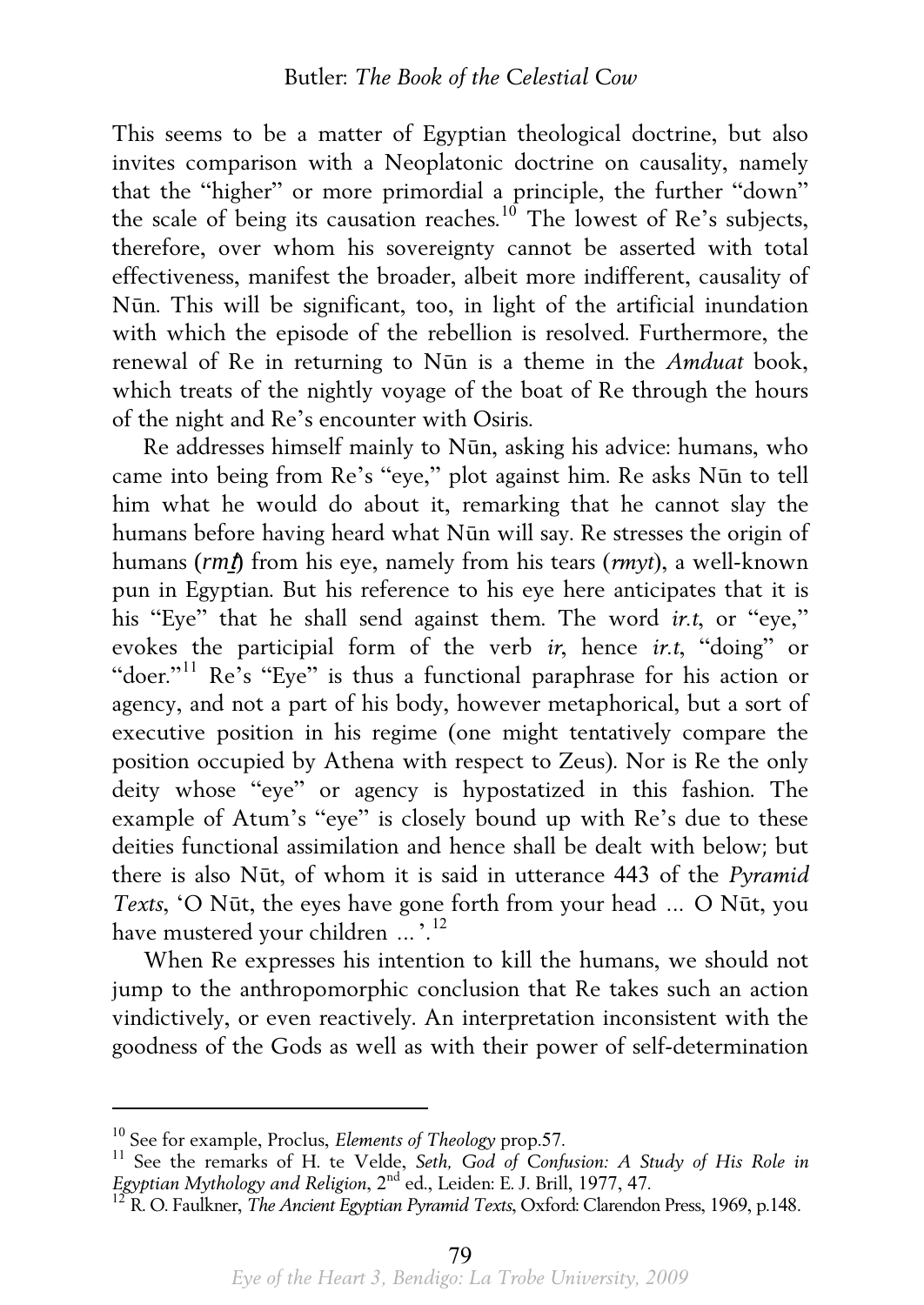(i.e., their power not to be other-determined through passions) would be excluded *ex hypothesi* in the mythological hermeneutics practiced by Neoplatonists.[13](#page-7-0) However, Neoplatonic axioms concerning the goodness and activity of the Gods may not be transferable to all other cultures. The basic principle in a theological interpretation is that every element of the myth be interpreted with reference to and consistent with whatever set of beliefs about the nature of the Gods or the divine can be discerned as basic or fundamental for a particular culture. Interpreters may differ with respect to the fundamental theological beliefs held in a given culture at a certain moment, while nevertheless practicing theological interpretation as long as they rigorously relate the narrative data of the myths to the theological principles they propose. The limits of theological interpretation lie, not in the substantive theological doctrines which are proposed, but in the abstention from reductive interpretations or from a scepticism so ascetic that no domain of principles is legitimate to postulate. This being said, it is not a bad heuristic or working hypothesis to assume, in advance of evidence to the contrary, that a given culture believed that its Gods were fundamentally good, each in their own way—even Seth, after all, exhibits goodness in certain contexts—and that the overall cosmic order was essentially providential. These are not proposed as universal theological postulates, but simply as potentially hermeneutically fruitful since they do not permit the hermeneutic to stop prematurely. Instead of simply assuming, therefore, that Re behaves like a jealous human sovereign, we must ask what is the cosmic problem the myth presents here in narrative form.

 The rebellion is itself a manifestation of Re's inability to control certain aspects of his domain. It is not an accidental, but an essential effect of the structure of the cosmos, which is providential overall, but obviously requires divine activity at every level to resolve the problems which are constitutive of each plane of being. The plane of being treated in the myth, which includes mortal particulars, has certain constitutive tensions which are, if not resolved, then at least analysed in the myth. Humans, in plotting against Re, that is, against the cosmic order which he represents and has instituted, plot their own extinction;

<span id="page-7-0"></span><sup>&</sup>lt;sup>13</sup> For numerous examples, see the defence of Homer in Proclus' commentary on Plato's *Republic*.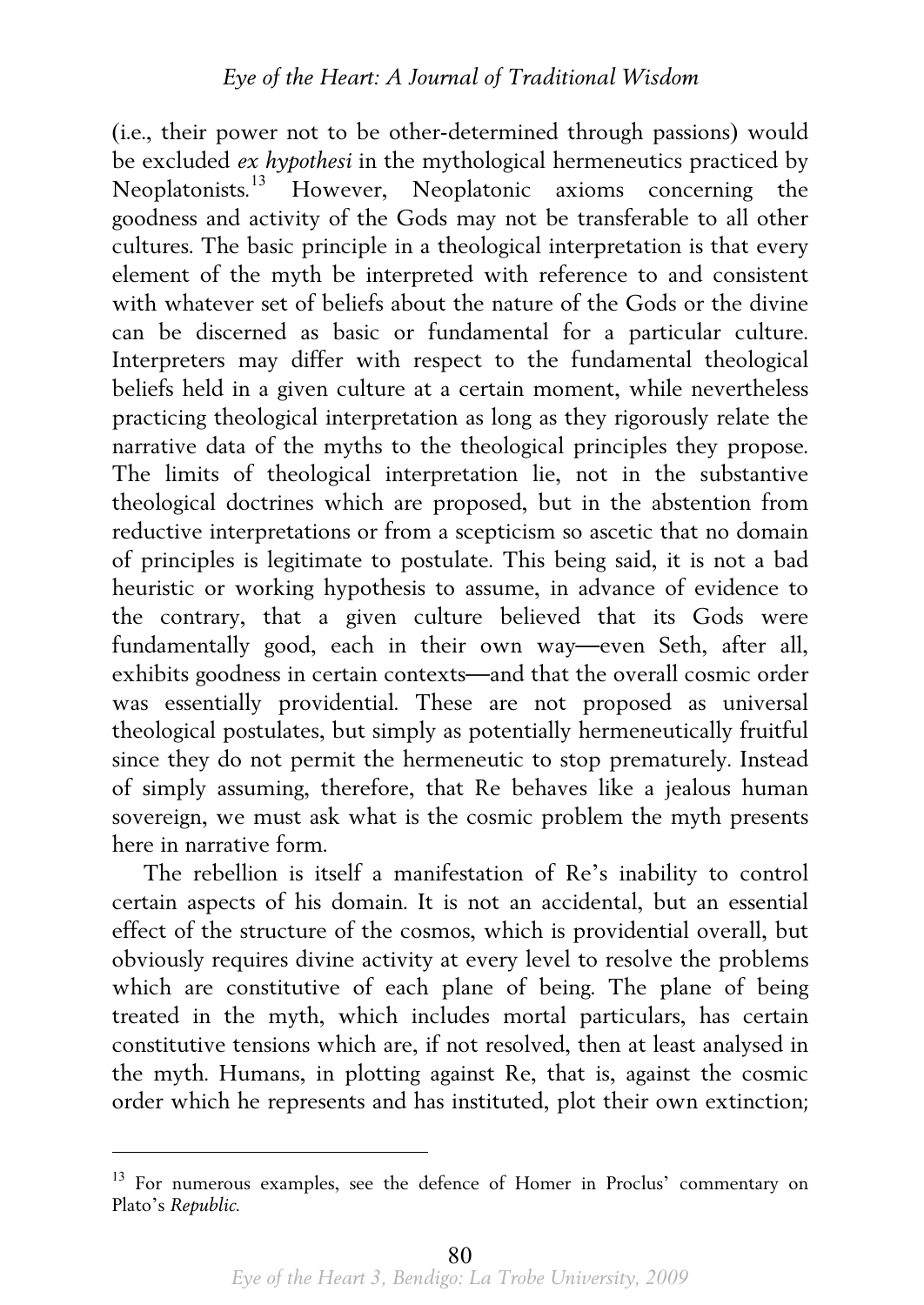and this is the problem with mortal beings. It is their nature to assert themselves against the cosmic order, that is, to require, and thus to demand, a disposition of things inconsistent with the universal disposition of the cosmos. In seeking to quell the rebellion, therefore, Re is not passively reacting to a breakdown in order but is seeking the resolution of a tension, a contradiction, which arises at the limits of his domain.

 In asking Nūn's advice, Re opens the possibility that Nūn might assert ultimate control over the cosmos by expressing a will independent of Re's. Nūn refuses to become the primary power in the cosmos, however, by denying any claim based upon his own seniority, calling Re the God mightier than the one (Nūn) who produced him and telling him to retain his throne. Nūn seems to encourage Re to send forth his Eye against the humans, which is synonymous, apparently, with slaying them. Nūn's association with wine and beer implies that the resolution of the crisis, which will turn upon the use of an intoxicating beverage, involves his further participation in a way, but not in a way subversive of Re's will. Mortal particulars are perhaps to some extent irreducibly disordered, and thus akin to Nūn. But rather than stress an irreconcilable opposition between them and the universal order of the cosmos, the resolution, in evoking Nūn, perhaps affirms the availability of the precosmic chaos (the waters of the Nile's annual inundation) as prime matter for the demiurgic work.

 The humans have fled into the desert, 'their hearts fearful over what I [Re] might say to them' (290/11). Here again we see that humans distance *themselves* from Re's communication, from an understanding of the cosmic order which is, in some fashion, available to them. It seems to have been a commonplace in Egyptian thought that humans possess an innate sense of right conduct which they alone are culpable for failing to respect.<sup>[14](#page-8-0)</sup> The other Gods encourage Re to send his Eye against the humans, for 'No eye is as capable as it to smite them for you' (291/12) An eye *strikes* something when it *perceives* it. And so it is in some sense Re's *gaze* or *viewpoint* upon humans which punishes them. It is not merely a question here of the sun's rays, but of the cosmic viewpoint which Re holds as universal sovereign. Hence the "Eye of Re" is a potency pertaining to the office of divine sovereign and

<span id="page-8-0"></span><sup>14</sup> E.g., *Coffin Texts* VII, 462-464.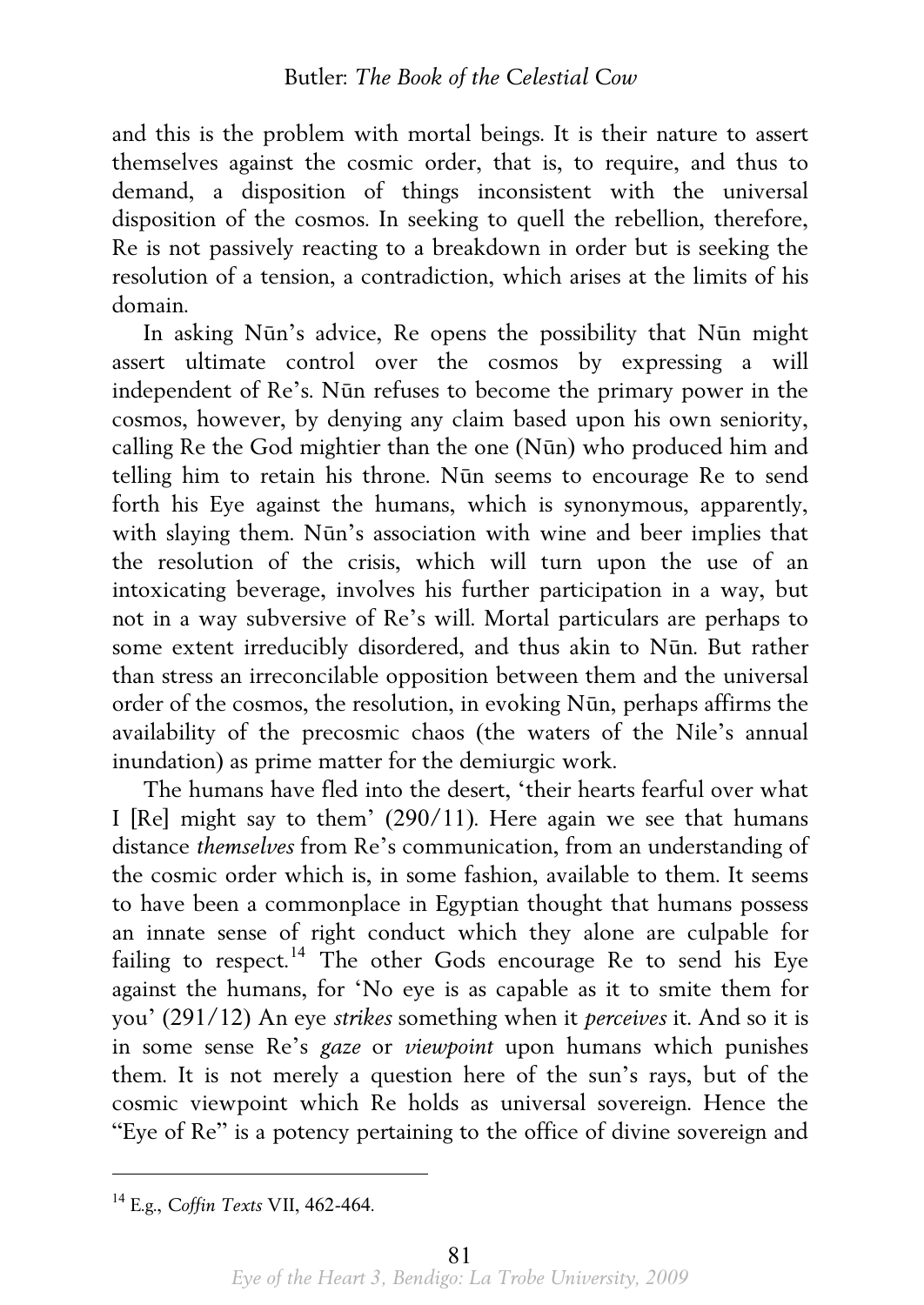which Re exercises because he holds this office. For this Eye to punish the humans is for them, *qua* mortals, to lack any place in the universal order of the cosmos. This leaves one at the mercy of entropy, as one of the "nonexistents."[15](#page-9-0) The rebellion and the punishment are thus two perspectives upon the same event of being. (By contrast, note that in virtue of his different sphere of activity from Re's, Amun is hymned as 'protector of that which is and that which is not'.<sup>[16](#page-9-1)</sup> This underscores the point that deities such as Amun and Re, though they may enter into relationships of "fusion" as, e.g., "Amun-Re," nevertheless remain distinct.)

 The Eye goes forth first '*as*' or 'in the form of Hathor' (291/13). The preposition *m*, translated "as," has a range of meanings which are insufficient to really determine the relationship between Hathor and the Eye. It is reasonable therefore to interpret the Eye as an executive function taken up by one deity or another, as long as they are in the proper relationship to Re and his cosmogonic works. Does the fact that the Eye is always embodied by a Goddess indicate that the Eye is something which not only *gazes* but also *attracts* or *elicits* Re's gaze so as to awaken his creative eros?<sup>[17](#page-9-2)</sup> If so, it would provide an interesting contrast between Re and the primordial creator Atum, whose erotic power is awakened by no *image* at all but only by his *hand* upon his phallus, the hand being itself personified (or, again, turned into an office or function)[18](#page-9-3) as the Goddess Iusâas. That Re's desire should involve

<span id="page-9-0"></span> $15$  On the concept of nonexistence in Egyptian thought, see 'Excursus: The challenge of the nonexistent,' pp.172-185 in E. Hornung, *Conceptions of God in Ancient Egypt: The One and the Many*, tr. J. Baines, Ithaca, NY: Cornell University Press, 1982. Note in particular the remarks on p.176 concerning the *diversity* of the existent as opposed to the *undifferentiated unity* of the nonexistent, an opposition mediated by the creator deity or demiurge.

<span id="page-9-1"></span><sup>&</sup>lt;sup>16</sup> D. Klotz, *Adoration of the Ram: Five Hymns to Amun-Re from Hibis Temple*, New Haven, CT: Yale Egyptological Seminar, 2006, p.129.

<span id="page-9-2"></span><sup>&</sup>lt;sup>17</sup> Compare *The Contendings of Horus and Seth* 4.1-3, p.94 in Simpson ed. *The Literature of Ancient Egypt*. Re (actually the conjugate deity [P]re-Harakhti, "Re-Horus-of-the-Horizons"), having withdrawn from the scene of action after being mocked by the phallic deity Babi or Bebon with the charge that 'Your shrine is vacant' (3.10), i.e., has no cult image in it and thus embodies no efficacy, is induced to return after Hathor exposes her genitalia to him.

<span id="page-9-3"></span> $18$  See, again, the remarks of te Velde 1977 cited above, as well as the article he cites by W. Helck, 'Bemerkungen zu den Bezeichnungen für einige Körperteile,' *Zeitschrift für ägyptische Sprache und Altertumskunde* 80, 1955, 144. "Hand" (*d*̠*rt* or *d*̠<sup>ȝ</sup>*t*) evokes the participial form of the verb *d*̠<sup>ȝ</sup>, "to seize," similar to *irt*, "eye," evoking *ir.t*, "doer."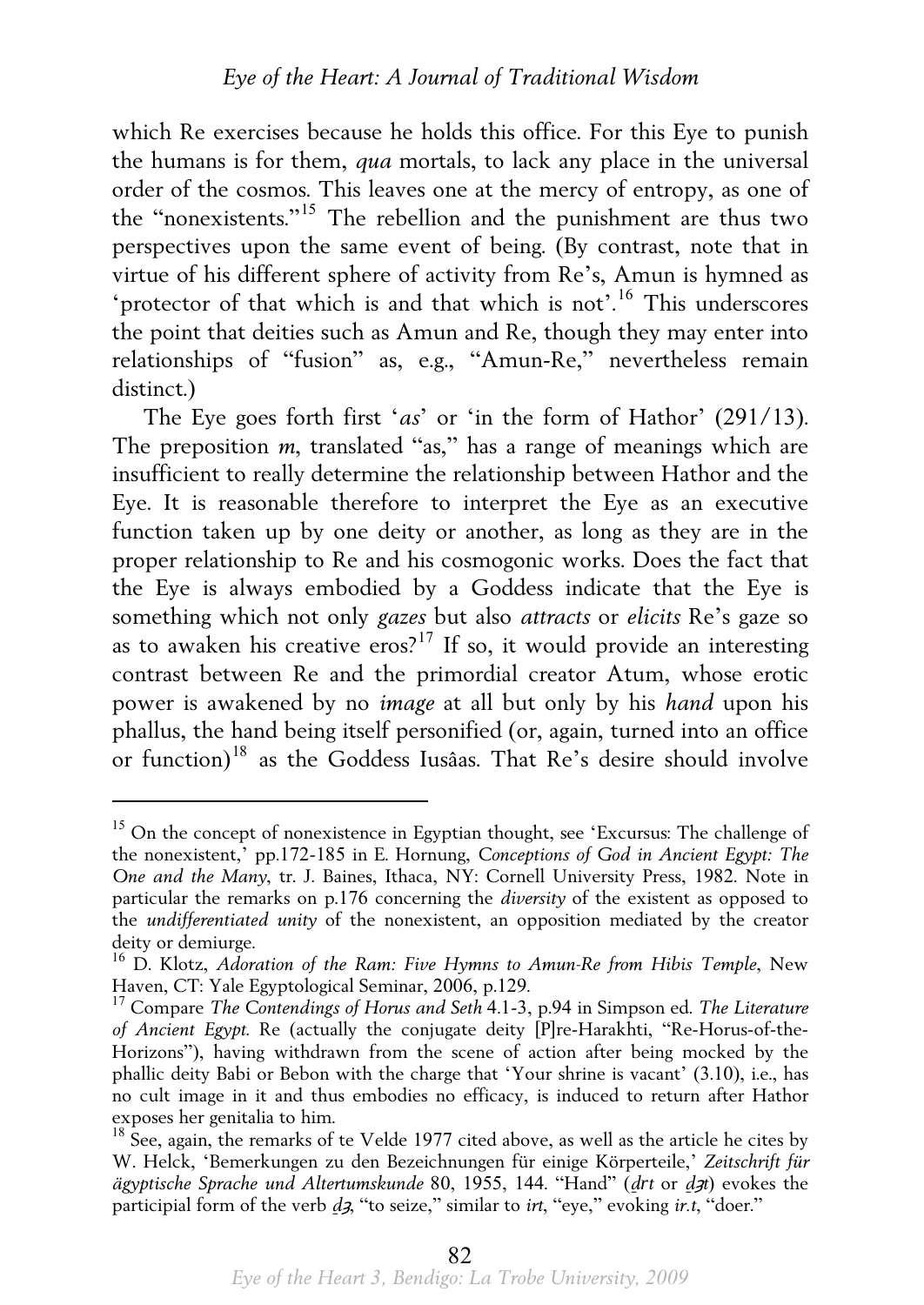*images* or *forms* speaks to the different level at which the primordial creator and the cosmic sovereign or demiurge (i.e., the one who *orders* the cosmos) operate.

Spatiality is prominent in connection with the Eve of Re as well. especially in the complex of myths concerning its absence and return, which is in turn often juxtaposed with the myths concerning the Eye of Horus, or *wedjât*, its wounding and renewal. These myths are not to be conflated with one another; rather, their similarities and differences allow us to discern the different registers in which myths can operate to give the maximum meaning to experience. This can be illustrated in a manner productive for the text presently under consideration by the myth-complex concerning (in its simplest terms) the *return* of his 'Eye' to Atum or, later, through a process of functional assimilation, to Re. The Eye is the effective will of deities such as Re in the world; its "return" therefore expresses the circling back to its source of this energy, which occurs in many different ways on different planes of being. Sometimes it has the sense of the God's coming to awareness through the experience of separation and reunion. Hence in the Bremner-Rhind Papyrus (27),<sup>[19](#page-10-0)</sup> Atum states that his Eye 'followed after' Shu and Tefnut, who, after having been ejected from his body, were 'brought up by' and 'rejoiced in' Nūn, the precosmic abyss, and were hence 'distant' from him. In returning to him, Atum says that Shu and Tefnut 'brought to me my Eye with them.' This leads to a new stage in the creation, for Atum states that 'After I had united my members'—Shu and Tefnut being like parts of his body—'I wept over them. That is how humans came into being from the tears which came forth from my Eye,' a play on words I have noted previously. From another perspective, Shu states in spell 76 of the *Coffin Texts* that 'Atum once sent his Sole Eye [lit. "his Sole One"] seeking me and my sister Tefnut. I made light of the darkness for it and it found me as an immortal llit. "man of eternity"].'<sup>[20](#page-10-1)</sup>

 This is on one level; on another level, the Eye which seeks out Shu and Tefnut may be identified with Hathor, as in spell 331 of the *Coffin* 

<span id="page-10-0"></span><sup>19</sup> R. O. Faulkner, 'The Bremner-Rhind Papyrus—III,' *The Journal of Egyptian Archaeology*  Vol. 23.2, 1937, p.172.

<span id="page-10-1"></span><sup>20</sup> R. O. Faulkner, *The Ancient Egyptian Coffin Texts*, Vol. 1, Warminster: Aris & Phillips, 1973, p.78.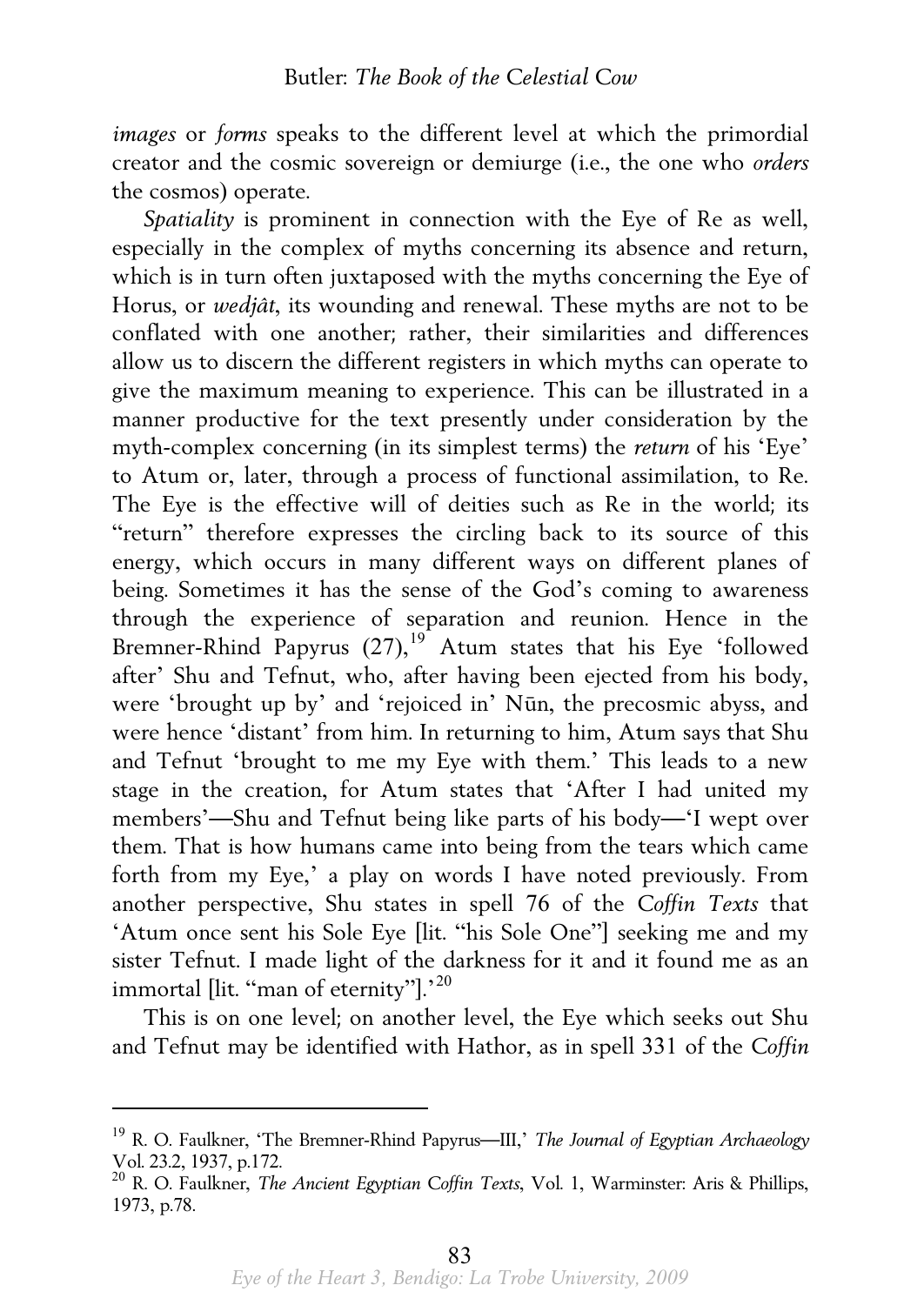*Texts*, where Hathor, speaking in the first person, identifies herself with the Eye of Horus as well.<sup>[21](#page-11-0)</sup> The cosmogonic myth of Atum's Eye, in this more, so to speak, encosmic form, merges with a radically different myth which also, however, paradigmatically involves Tefnut and Shu, though it is told of other deities<sup>[22](#page-11-1)</sup> as well, and which is generally known as the myth of the Distant Goddess.<sup>[23](#page-11-2)</sup> In the myth, Tefnut, who is residing in a vaguely-determined foreign land<sup>[24](#page-11-3)</sup>—hence she is a "distant" Goddess—is induced by Shu to return with him to Egypt. The return of the fiery/wrathful Distant Goddess involves her appeasement or purification, observed especially at Abaton on the island of Bigêh, the site of the "tomb" of Osiris.

 Although only imperfectly understood, it is clear that the myth of the Distant Goddess unites cosmogonic and Osirian themes, as would befit the cosmogonic Eye myth's deployment on, or, better, *specification to*, the psychical plane. In a popular form of the myth, Shu's role is taken by Thoth, who convinces Tefnut to return with him by a series of arguments, fables, and hymns. Thoth's role in this popular narrative echoes his hieratic function of pacifying "wrathful" Goddesses, a role expressed in his epithet *sehetep neseret*, 'the one who pacifies/propitiates the divine flame'. Thoth mediates in this way between the mortal and the divine, for the fiery blast of these Goddesses, which is called *neseret*, forms a barrier or veil of sorts between these realms; and this is perhaps a reason for his replacing Shu when the myth takes on this form.

 I shall have more to say below about Thoth's role in the *Book of the Celestial Cow*, but it is important to connect his role in this particular

<span id="page-11-1"></span><span id="page-11-0"></span><sup>&</sup>lt;sup>21</sup> Ibid., p.256.<br><sup>22</sup> Indeed, historically speaking it may originally have "belonged" to Mehyt and Onuris; on Mehyt, see S. Cauville, 'L'hymne à Mehyt d'Edfou,' *Bulletin de l'institut français* 

<span id="page-11-2"></span><sup>&</sup>lt;sup>23</sup> On this myth, see D. Inconnu-Bocquillon, *Le mythe de la Déese Lointaine à Philae*, Cairo: IFAO, 2001. The myth is alluded to in many temple inscriptions but not preserved in any early narrative form. Attempts have been made to reconstruct it with the help of a demotic text (part of which also survives in Greek translation) which tells what appears to be a highly narrative version of the same myth (see below). Inconnu-Bocquillon is properly critical of earlier, overly ambitious syntheses which obscured the very diversity of the source material which the present interpretation wishes to highlight.

<span id="page-11-3"></span><sup>&</sup>lt;sup>24</sup> Often called Bougem or Keneset and regarded as lying to the south and east of Egypt—e.g., Somalia—but essentially a mythical place.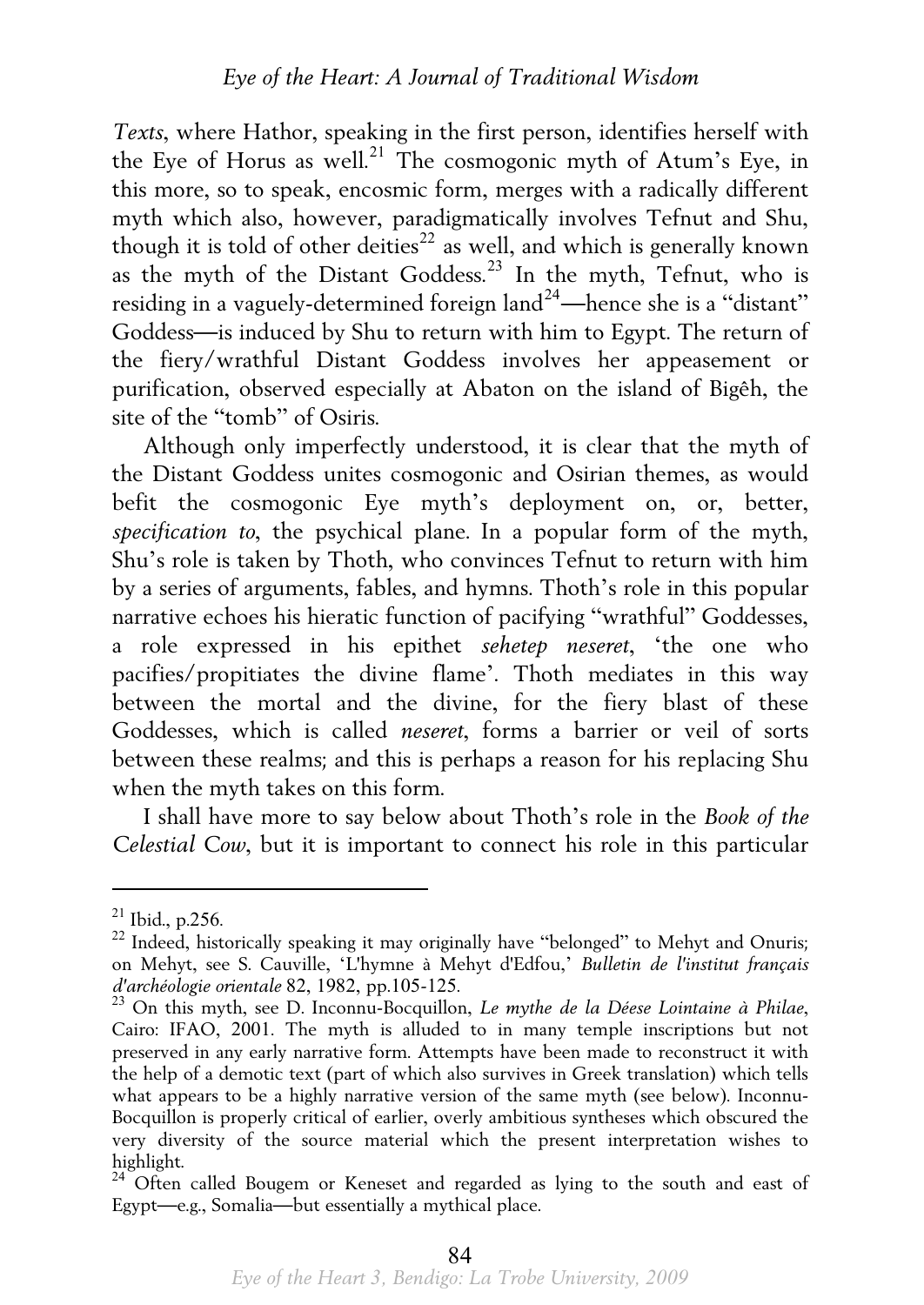phase of the multivalent Eye myth to his role as the healer of the socalled Eye of Horus, the *wedjât*, or "Sound (Eye)," from *w-d*̠*-*, meaning healthy, flourishing, or prosperous, or, as a verb, to proceed or attain. The *wedjât* is a highly multivalent symbol, being used to represent everything from the moon to Egypt itself, but if we seek its essence, it seems to be that the *wedjât* represents the beneficial power contained within every kind of offerings to the Gods. Whatever the substance offered or otherwise utilised in ritual, once it has been ritually activated, it becomes the Eye of Horus. One can see this formula, for instance, throughout the *Pyramid Texts*, where the most varied offerings and ritual items are identified as the "Eye of Horus" in the act of deploying them. The *wedjât* is the most universal symbol in Egyptian theology for any helpful substance or object and a general term for any amulet. As the ritually effective substance as such, the *wedjât* can therefore, when it converges symbolically with the Eye of Re, be seen as harnessing and rendering beneficial to humanity the power of Re's fiery "judgment" (that is, as I have argued, his disintegrative universal *perspective*) upon the chaotic forces that threaten the cosmos through the very deployment of *symbols* themselves. The wrathful Goddesses, in particular Sekhmet, are hence often understood to participate in Thoth's regeneration of the *wedjât*. In the Tenth Hour of the *Amduat* book, for example, the healing of the *wedjât* is shown being carried out by Thoth, in baboon form, and eight forms of Sekhmet, four with lioness heads and four with human heads.<sup>[25](#page-12-0)</sup> Hathor, a "wrathful" Goddess as the "Eye of Re" in the *Book of the Celestial Cow*, heals the injured Eye of Horus in the *Contendings of Horus and Seth* (10.8-10.11). In this way, we can see how the complex declensions, as it were, of a single mytheme can serve to virtually delineate the different planes upon which divine action is posited.

 The arrival of the Distant Goddess is seemingly conceived in two ways: first, as Re's daughter—extant references to the "Distant Goddess" identify her, not as the daughter of Atum, as Tefnut properly is, but of  $Re^{26}$  $Re^{26}$  $Re^{26}$ —coming to his defense against his enemies and the

<span id="page-12-0"></span><sup>&</sup>lt;sup>25</sup> Th. Abt & E. Hornung, *Knowledge for the Afterlife: The Egyptian Amduat—A Quest for Immortality, Zurich: Living Human Heritage, 2003, pp.116-123.* 

<span id="page-12-1"></span><sup>&</sup>lt;sup>26</sup> On the significance of the Eye of Atum as symbolically distinct—or, at least, symbolically distinguishable—from the Eye of Re, see P. Koemoth, 'L'Atoum-serpent magicien de la stèle Metternich,' *Studien zur Altägyptischen Kultur* 36, 2007, pp.137-146.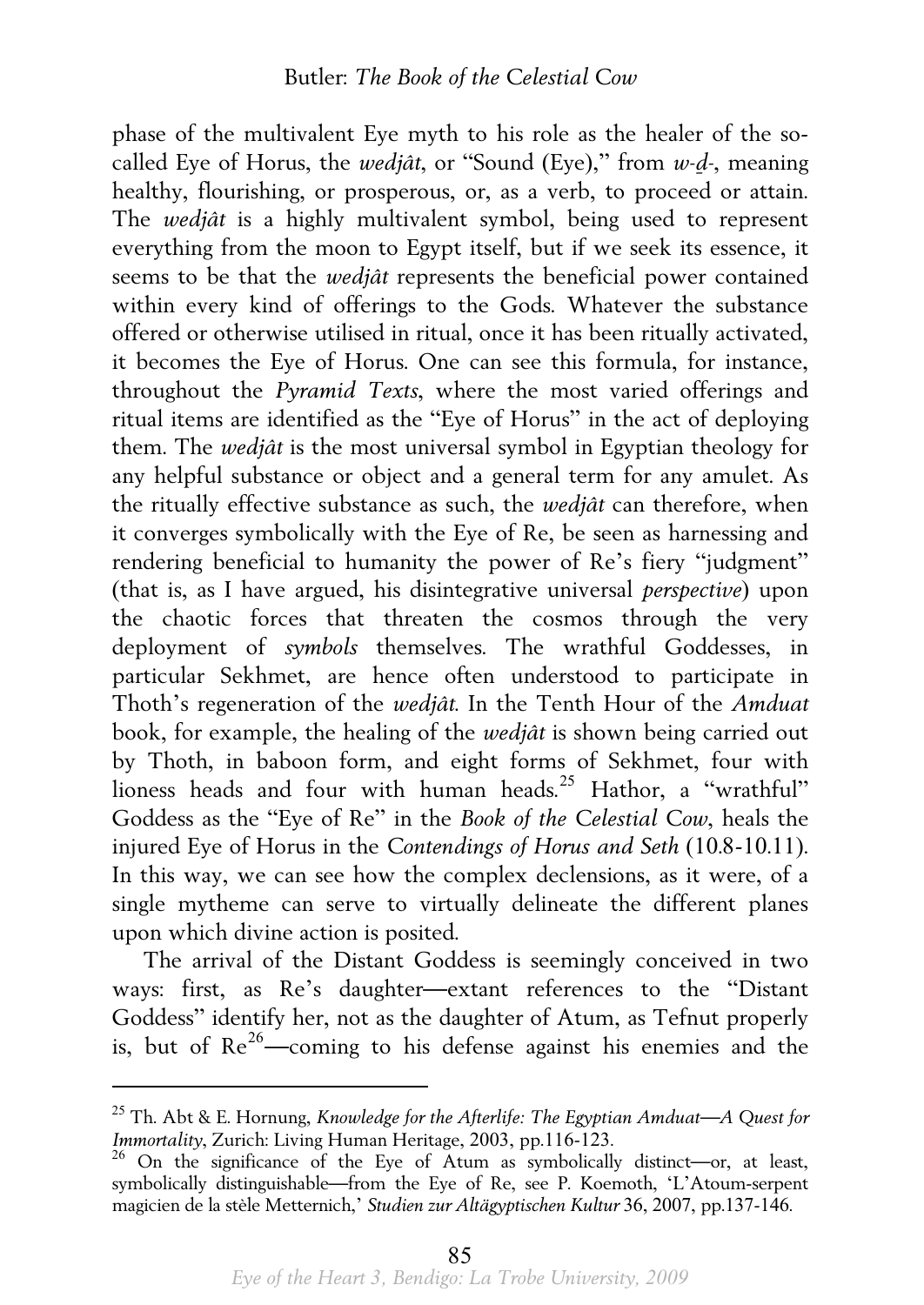enemies of the cosmic order he represents; and second as the theogamy, or divine marriage, of Shu and Tefnut, this being understood, not as that which produced Geb and Nūt at the beginning of the world, but rather as a reunion of Shu and Tefnut and an indwelling of each in the other which also, in its most theologically complex form, entails the reunion of Geb and Nūt with Shu and Tefnut.[27](#page-13-0) This reunion thus confirms the creation, so to speak, closing a cosmic circle in which the conflict characterizing the "younger" generations of the Gods gives way to reconciliation and the spiritualisation of the cosmos. An ancient commentary on spell 17 of the *Book of the Dead* identifies the soul of Re and the soul of Osiris (i.e., the mortal being as such), who come together in the resurrection, as indwelling in Shu and Tefnut, because Shu and Tefnut embody the whole latter development of the cosmos, the order and harmony of which has as its prerequisite the development of complexity, for there cannot be order without complexity.[28](#page-13-1)

 At the level on which myths concerning the Eye of Re seem to operate, the crucial issues seem to concern the ability for order and form to be established within a distinct and hence restive substrate. Re's creative eros proceeds to a place far removed from him, extending his divine activity to its limits, into a domain where the mediating activity of other Gods is obviously indispensible. To return to the *Book of the Celestial Cow*, we read that humans are attacked first by Hathor, who reports back to Re that she has 'overpowered' them, and that it was agreeable to her. Re responds by affirming his intention to 'gain power over them as king' (291/14-15). The repetition of "power" (*sekhem*) by Hathor and Re in this exchange introduces Sekhmet: 'And so Sekhmet [the Powerful One] came into being' (ibid., 15). Wente and Lichtheim read after this an introduction to the following portion of the myth: 'The nightly beer-mash for wading in their [humans'] blood starting from Heracleopolis', but Piankoff reads here a continuation of the

<span id="page-13-0"></span><sup>27</sup> See especially the texts from Kom Ombo edited and translated by A. Gutbub, *Textes fondamentaux de la théologie de Kom Ombo*, Cairo: IFAO, 1973, e.g. 2f (monograph 709): 'Shu, the son of Re, rejoices with his son Geb as Tefnut with her daughter Nūt, they are in joy here [Kom Ombo] eternally, having put an end to rebellion, having expelled calamity.'

<span id="page-13-1"></span> $28$  Hence the tendency to functionally assimilate Tefnut and Ma'et, the personification of right order, as in spell 80 of the *Coffin Texts* (p.83f in Faulkner, *The Ancient Egyptian Coffin Texts*).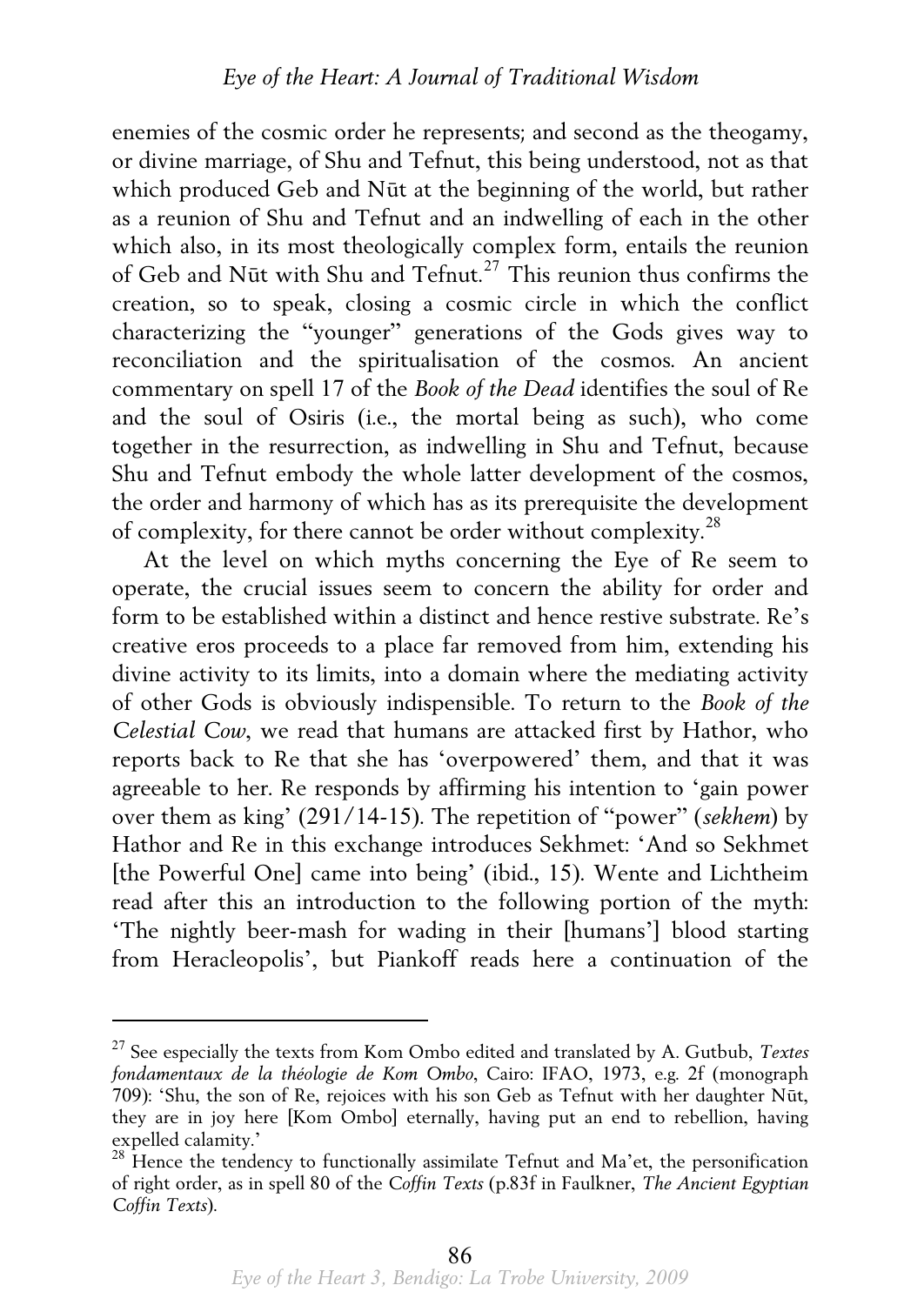previous sentence that refers to Sekhmet as the 'Mixed/Confused one in the night,' with *šbbt* in line 15 meaning 'the mixed or confused one' as well as 'beer-mash.'[29](#page-14-0) This could refer to the confusion which results from intoxication or to the substitution of coloured beer for blood which will resolve this portion of the narrative. But the concept of *mixture* is inherently relevant here inasmuch as Sekhmet's intoxication is a consequence of her *mixing* with mortals: she 'wades in their blood' not merely as a metaphor for slaughter but pointing to her *immersion* in animal life through the element most symbolic of it, namely blood. Hathor has 'killed humans in the desert,' but Sekhmet will 'wade in their blood.' Hathor and Sekhmet represent here two potencies beyond Re's own sphere of activity which he calls upon in order to integrate rebellious humanity into the cosmic order. Sekhmet's sphere of activity is obviously relatively further from Re's and more immanent than Hathor's inasmuch as Sekhmet acts autonomously once Re sends her forth. This would be consistent with the more physical domain of action which is indeed characteristic of Sekhmet. She comes forth as a total mixture<sup>[30](#page-14-1)</sup> or *infusion* of animal life by the divine, allowing the divine to operate in the "night" lying beyond the reach of solar form.

 What is the difference between the "smiting" or "overpowering" of humans by Hathor and their slaying by Sekhmet, which is prevented? First, Hathor strikes as the Eye of Re, whereas Sekhmet is not explicitly designated in this way, although she is broadly speaking one of the bearers of this epithet; second, Hathor strikes humans "in the desert," where they have fled, out of reach of Re's speech, while Sekhmet strikes humans in a place where they ordinarily live. Rather than seeing Sekhmet's attack upon humans as a simple repetition, a second wave, the two attacks can be understood as parallel, the same attack seen on two different levels. In this respect one might note that the word translated as "desert" can also carry the connotation of "mountains." Hathor, as the Eye of Re, operates on a "higher" level than Sekhmet, whose simultaneous presence is symbolised in the verbal exchange between Hathor and Re by the word "power" (*sekhem*) which Hathor

<span id="page-14-0"></span><sup>29</sup> A. Piankoff, *The Shrines of Tut-Ankh-Amon*, ed. N. Rambova, Princeton, NJ: Princeton University Press, 1977, p.28.

<span id="page-14-1"></span><sup>&</sup>lt;sup>30</sup> Compare the Stoic concept of "total mixture," on which see pp.290-4 in A. A. Long & D. N. Sedley, *The Hellenistic Philosophers*Vol.1, Cambridge: Cambridge University Press, 1987.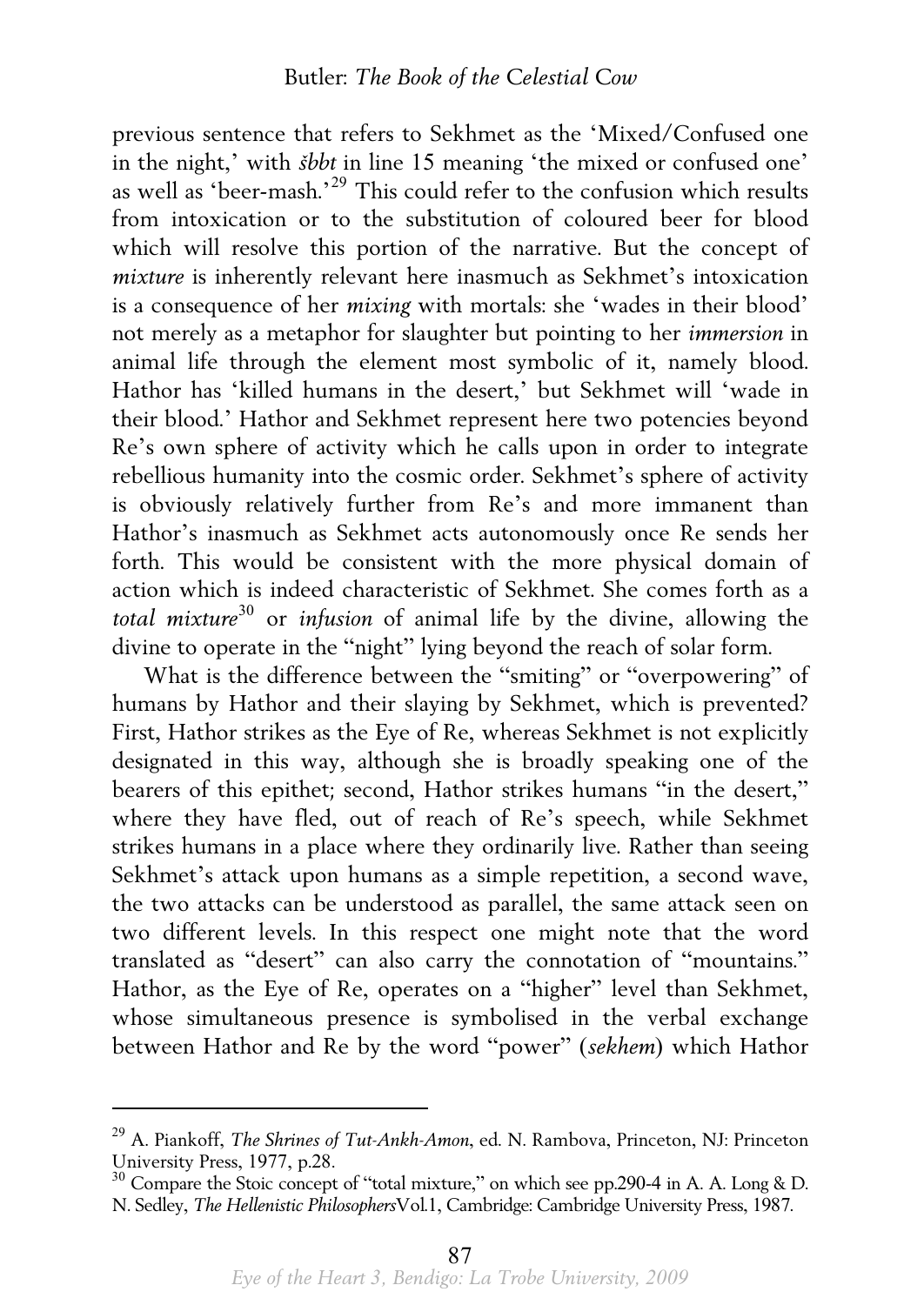and Re exchange. Hathor and Sekhmet are therefore not identical in the myth. The slaughter which, on the level at which Sekhmet operates, is a matter of *blood*, is on the level of Re and Hathor a matter of *words*. The "overpowering" suffered by humans to the degree that they are distant—or distance themselves—from Re's formative utterance is actually carried out on the level of flesh and blood by Sekhmet, a Goddess associated both with illness and with healing; her mythic presence among humans can thus be taken as symbolising *both* simultaneously. That Hathor and Sekhmet are not to be regarded as identical in the myth is not to deny their analogous function in it. Thus, in the context of the "beautiful festival of the desert valley," held in the necropolis, Hathor is referred to as "mistress of inebriety."[31](#page-15-0) Such common functions between deities provide a medium for the articulation of differences in the interaction between cults.

 Re's next action involves stopping the slaughter of the humans. Theological interpretation as practiced by the Neoplatonists would not consider this an instance of Re having decided upon one course of action and subsequently changing his mind, nor of a punishment which is to stop at some arbitrary point.<sup>[32](#page-15-1)</sup> This is because of Neoplatonic notions about the essential nature of divine action and cognition, and of the orderly nature of the cosmos, which does not allow for sheer voluntarism at the level of high principles. These Neoplatonic ideas, however, are not incompatible with notions about mythic discourse which seem to be present in many cultures: namely, that the temporality of myth is a "mythic time" outside of and fundamental in relation to ordinary, linear time. Philosophically, it is the "time" of an ideal genesis which is not an actual, temporal coming-to-be. This idea was articulated quite early as an apologia for Plato's seeming recourse to a temporal generation of the cosmos in the *Timaeus*. [33](#page-15-2) The significance

<span id="page-15-0"></span><sup>31</sup> C. J. Bleeker, *Hathor and Thoth: Two Key Figures of the Ancient Egyptian Religion*, Leiden: E. J. Brill, 1973, p.43f.

<span id="page-15-1"></span><sup>&</sup>lt;sup>32</sup> See, for example, the way in which Olympiodorus interprets the motif of Zeus changing his mind in the *Gorgias* myth, discussed in Butler, 'The Theological Interpretation of Myth', pp.35-37.

<span id="page-15-2"></span><sup>&</sup>lt;sup>33</sup> Xenocrates, as reported by Aristotle, *De caelo* 279b 34: 'They claim that what they say about the generation of the world is analogous to the diagrams drawn by mathematicians: their exposition does not mean that the world ever was generated, but is used for instructional purposes, since it makes things easier to understand just as the diagram does for those who see it in process of construction.'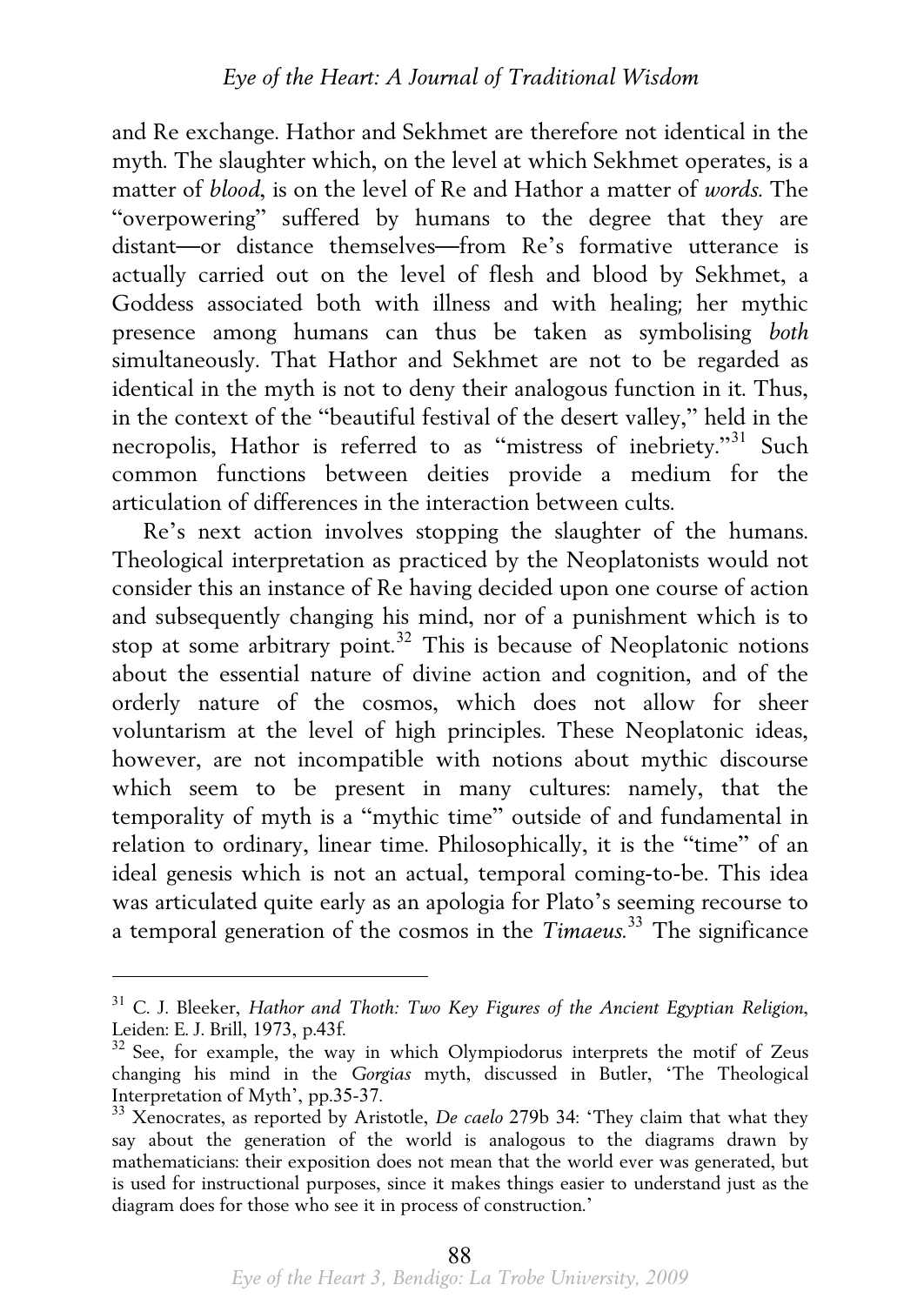of this for "theological" interpretation is that, as has been seen at several points in the present essay, the successive or diachronic events in the narrative have been interpreted as simultaneous and eternal, or synchronically.

 Piankoff's translation indicated that some slaughter of humans did indeed take place before Re takes action. This may be implied by the reference to the episode in the *Instruction Addressed to King Merikare*, which states that the God who 'shines in the sky' and of whom humans are 'images who came from his body,' 'slew his foes, reduced his children, when they thought of making rebellion.<sup>[34](#page-16-0)</sup> A variety of outcomes—"smiting" by Hathor, "slaying" by Sekhmet, rescue through Sekhmet's intoxication—is, from the point of view of the theological interpretation, not a difficulty, but rather a virtue of the text, since these are all regarded as simultaneous and hierarchically disposed, referring to the fates of different elements of the person or to the entire person as seen from a succession of distinct perspectives. The context of the *Instruction* is explicitly governmental, and different horizons of interpretation for myth are to be expected in any culture. From another viewpoint, if a quantity of humans are slain but a quantity saved, if, in other words, reference can be made to a distinction between some humans who are initiates or who accomplish some spiritual task and the rest; or from another viewpoint yet, the "elect" could as likely be those who are slain as those who are preserved. The latter is unlikely, but I mention it simply in order to illustrate the way in which a formally possible permutation of the mythic narrative could yield interpretive insights worth testing, even if they are subsequently to be rejected.

 The question of an experiential dimension to the myth leads us naturally to the metaphor of intoxication which lies at its heart. Sekhmet becomes intoxicated by the beer which, due to the additives in it, looks like blood.<sup>[35](#page-16-1)</sup> If Sekhmet is indeed here "the mixed one,"

<span id="page-16-0"></span><sup>34</sup> M. Lichtheim, *Ancient Egyptian Literature: A Book of Readings Vol. I: The Old and* 

<span id="page-16-1"></span><sup>&</sup>lt;sup>35</sup> It was once thought that the substance put in the beer to colour it red might have been a substance like mandrake, which could at once impart redness and intensify the intoxicating property of the beer, but the consensus among contemporary scholars is that the term used in the text, *didi*, can only refer to powdered hematite. On hematite in Egyptian theology, see the aforementioned article by S. Aufrère, 'Caractères principaux et origine divine des minéraux,' p.15f and n.124; on the rejection of the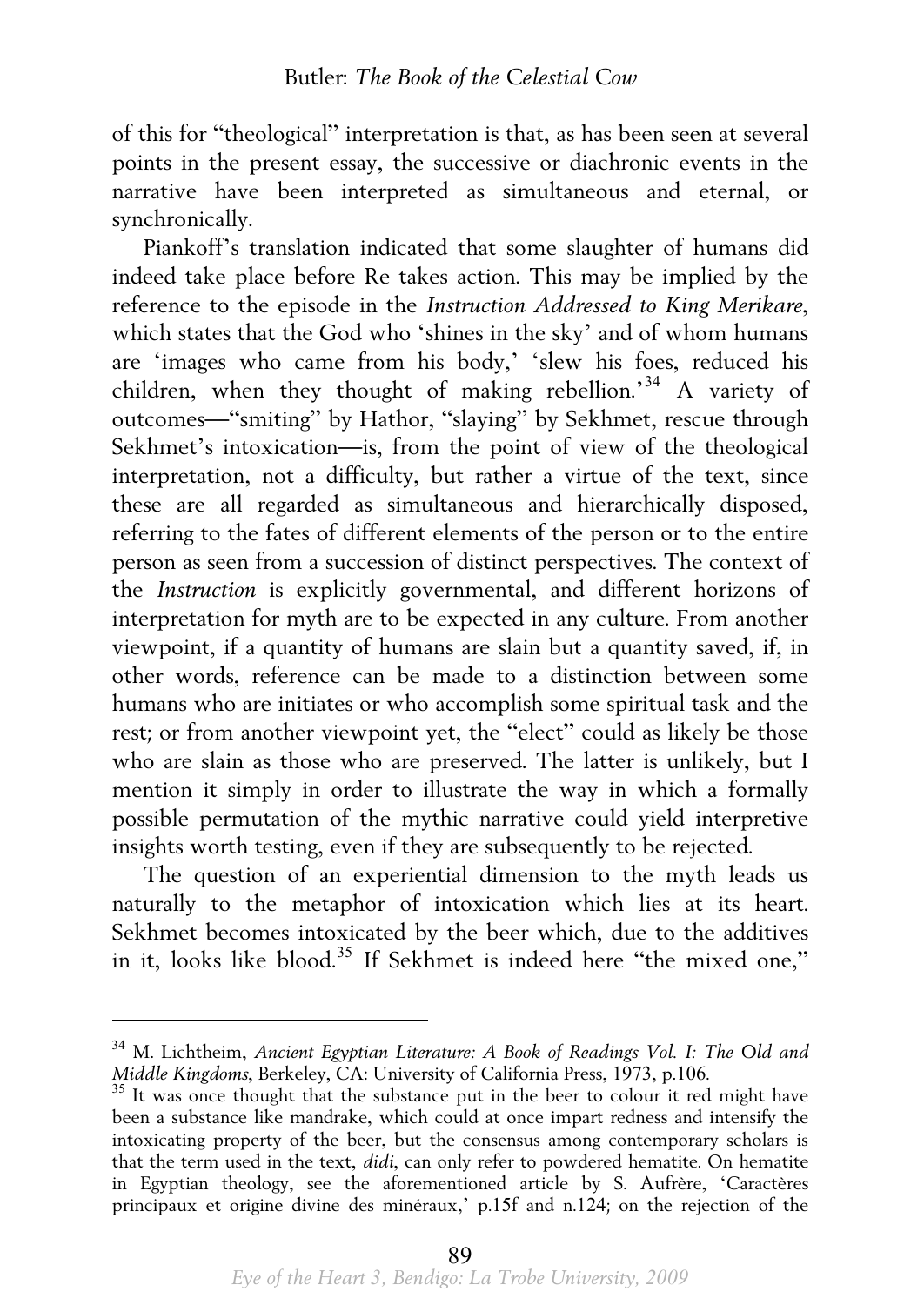then it is on account of "mixing" with us, i.e., on account of her immanence, that she is intoxicated. Our blood *is* her beer and her beer is our blood. The intoxication in the myth can therefore be interpreted as the intoxication of the embodied condition, which is both the cause of our failing to perceive Re's speech, but also the route to recognising it, since the capacity to understand it is equally innate, equally "in our blood." The real intoxication is the *ecstasy* which is symbolised in the myth, on the one hand, and in the ritual beer drinking at the festival, on the other. It is an ecstasy of embodiment for us and for the Goddess alike. The beer is poured out in such a manner as to create an artificial inundation. The inundation always invites comparison to the watery abyss of Nūn, from out of which the primordial mound emerges through the self-creating activity of the Gods. The pouring out of the beer is done while it is still night, Re rising early for this purpose. For the God of the sun to rise when it is still night is for illumination to emerge from out of the depths of confusion. Thus does Re, as he had said he would at the beginning of the myth, go into the Nūn, 'the place where I originated' (290/6). In the intoxicating inundation the Goddess sees her face reflected in the beer and drinks. This is said to take place when the Goddess set out in the morning (291/23), but the *morning* is none other than this very event, the Goddess's self-recognition in the intoxicating abyss. She drinks 'and it was just fine in her estimation [lit. "in her heart"]' (291f/23), just as Hathor said overpowering the humans was agreeable to her "heart." The brilliance of solar form, which is nevertheless mineral and cold, gives way to the "night" of confusion, blood and intoxication, from out of which, however, emerges a more profound spirituality born from the warmth and spontaneity of embodiment and feeling. Since they have transcended the condition of the *merely* human, Sekhmet becomes unable to *recognise* humans (292/24). People are thus able, through the very essence of their corporeality (blood), to transcend that inevitable destruction which attends the body. At the accomplishment of this, Sekhmet is referred to as "Beautiful One." Humans thus come into true humanity; and in this way also the Eye of Re, through having undergone a process, becomes analogous to the restored Eye of Horus, the *wedjât*; hence the

identification of *didi* in this text as mandrake, see W. R. Dawson, 'The Substance called *Didi* by the Egyptians', *Journal of the Royal Asiatic Society*, 1927, pp.497-503.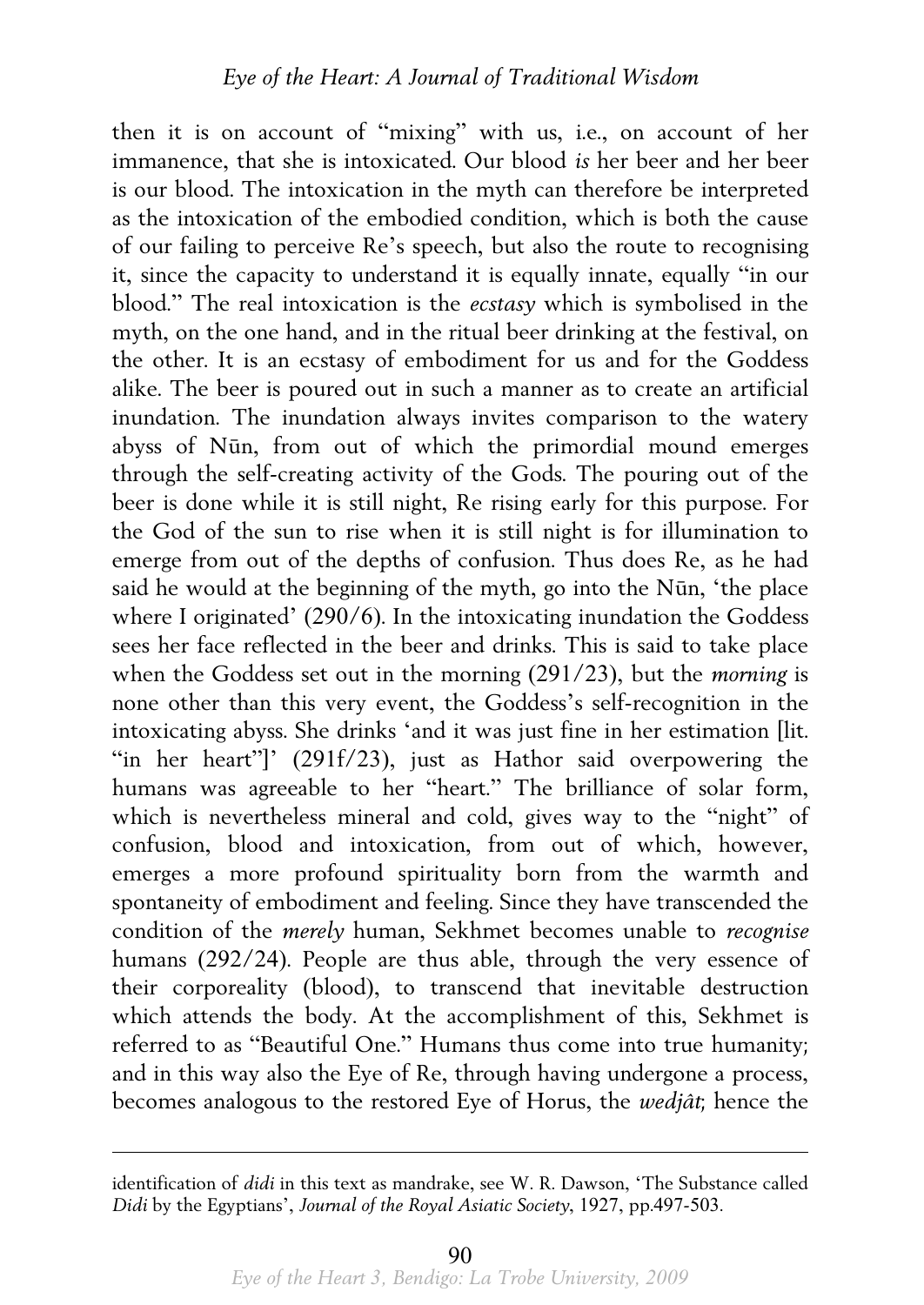deceased affirms, in chapter 167 of the *Book of the Dead*, 'Spell of Bringing the *Wedjât*,' that 'Thoth brought the Sound Eye, he pacified the Sound Eye, after Re sent it forth (when) it was greatly enraged … If I stay sound, it stays sound.'[36](#page-18-0) One might speak in this respect of a "greening" of Sekhmet, evident in the references in magical texts to Horus as the "sprout of Sekhmet."[37](#page-18-1) The word translated as "sprout" is *wadj*, literally "green," referring to the green shoots of the papyrus; from the same root comes *wedjât* as the "sound/healthy" eye. Horus is thus literally the "greening" of the Goddess paradigmatically red with blood (note that the papyrus scepter which Sekhmet and a number of other Goddesses carry is also *wadj*).

 The next event in the text, after the establishment of appropriate ceremonial commemorating the intoxication of the Goddess, is Re's decision to withdraw from the immanent exercise of mundane authority. He seems to cite two reasons, the first being his bodily weakness and the second being the concern, apparently, lest he destroy all the humans. The notion of bodily weakness in a God presents a paradox. How can Gods share the frailty of mortals and yet be truly Gods? The Neoplatonic method is to attribute weaknesses or vulnerabilities in Gods to the points of closest interaction between the divine and mortal realms. Thus Hephaestus is lame because his zone of activity lies in the constitution of the physical cosmos, and Aphrodite receives an injury intervening on the battlefield to rescue Aeneas. Similarly, in Egyptian myth, injuries sustained by the Gods provide openings for mortals to participate immediately in eternal, mythic actions. The primary examples, of course, are the identification of the deceased with Osiris and the identification of substances utilised in ritual with the restored Eye of Horus. There are a host of minor examples, however—in a fragmentary spell from the Ramesseum Papyrus (XI), for example, the operator declares 'My heart is for you ... as the heart of Horus is for his eye, Seth for his testicles, Hathor for her tress, Thoth for his shoulder.'[38](#page-18-2) Whenever a God is injured, and

<span id="page-18-0"></span><sup>36</sup> T. G. Allen, *The Book of the Dead or Going Forth by Day*, Chicago, IL: University of Chicago Press, 1974, p.162.

<span id="page-18-1"></span><sup>37</sup> E.g., spells no.13-15, 18, and 21; see J. F. Borghouts, *Ancient Egyptian Magical Texts*, Leiden: E. J. Brill, 1978, pp.13-17.

<span id="page-18-2"></span><sup>38</sup> Sir Alan H. Gardiner, *The Ramesseum Papyri*, Oxford: Clarendon Press, 1955. On the injury to Thoth's shoulder, see also P. Jumilhac 17, 3-6/570-573 (J. Vandier, *Le Papyrus*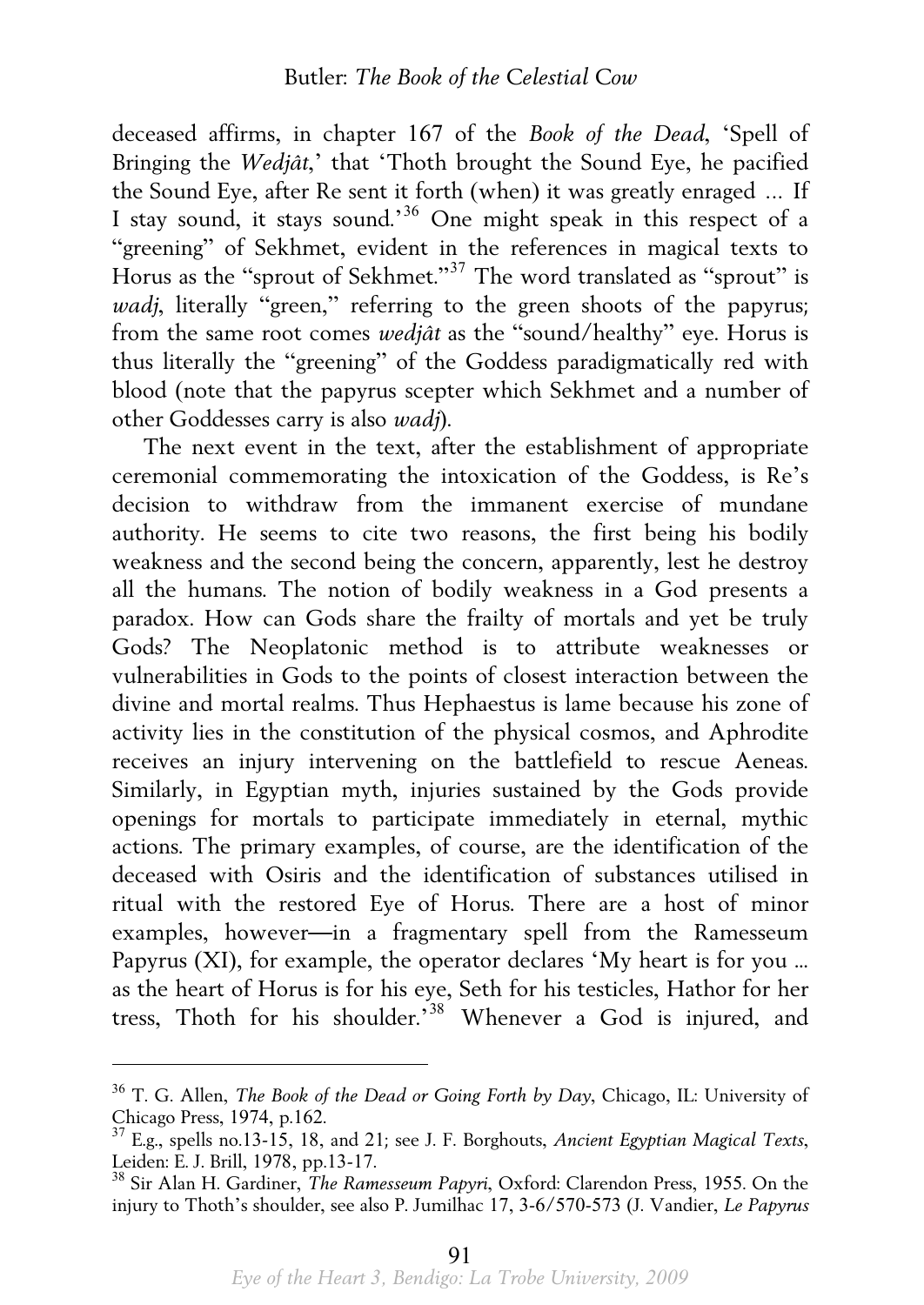therefore shares in a mortal state, it would seem that it is a question of transmitting to mortals some share in a divine potency. Re himself participates in such an economy in the myth involving himself and Isis,[39](#page-19-0) in which he must share with her a significant portion of his power in order to be cured of the sting or bite that has been prepared for him from out of the secretions of his own body—that is, once again as a result of extending his causality to the point where an opposition between core and periphery *in his own person* has arisen. Moreover, if Re remains fully immanent amongst humans, they shall all be slain; that is, there will be no genuine existence for mortals, who would be in immediate unity with him.

 Re takes up his position upon the back of Nūt, who transforms into the celestial cow from which the text has received its modern title. Some humans petition Re at this point for divine sanction, as it were, to fight on his behalf, to fight themselves against the rebels. But Re rejects them, and hence when they go to fight anyhow, it is in darkness. This seems as though it is the same iconic moment as the slaughter of humans by Sekhmet, although a different aspect is articulated here. Re next asks Nūt to raise him up to a position of visibility over all things. Once there, he begins to establish a distinct celestial realm, including places important in the afterlife literature such as the Field of Offerings (or Field of Peace) and the Field of Rushes (293/39f), as well as the stars and the limitlessness embodied by the eight Hehu, the Ogdoad of Hermopolis. A strong contrast has now been established between the upper and lower world. This is underscored by Re's next action, which is to summon Geb and give directions for the disposition of the subterranean realm. Re summons Geb through the intermediary of Thoth, a small detail and yet one which emphasises the space for mediation which has been established between the different planes of being by the actions in the mythic narrative. The substance of Thoth's mediation can be seen in the fact that Re gives detailed spoken directions to Geb.

*Jumilhac*, Paris: Musée du Louvre, 1961, pp.106-108) where the incident supplies the aetiology for the *qni*, a kind of ceremonial cape worn over the shoulder by *sem* priests. On Hathor's lock, see G. Posener, 'La legende de la tresse d'Hathor,' in L. H. Lesko ed., *Egyptological Studies in Honor of Richard A. Parker,* Hanover, NH: University Press of New England, 1986, pp.111-117.

<span id="page-19-0"></span><sup>39</sup> Spell no.84 in J. F. Borghouts, *Ancient Egyptian Magical Texts*, pp.51-5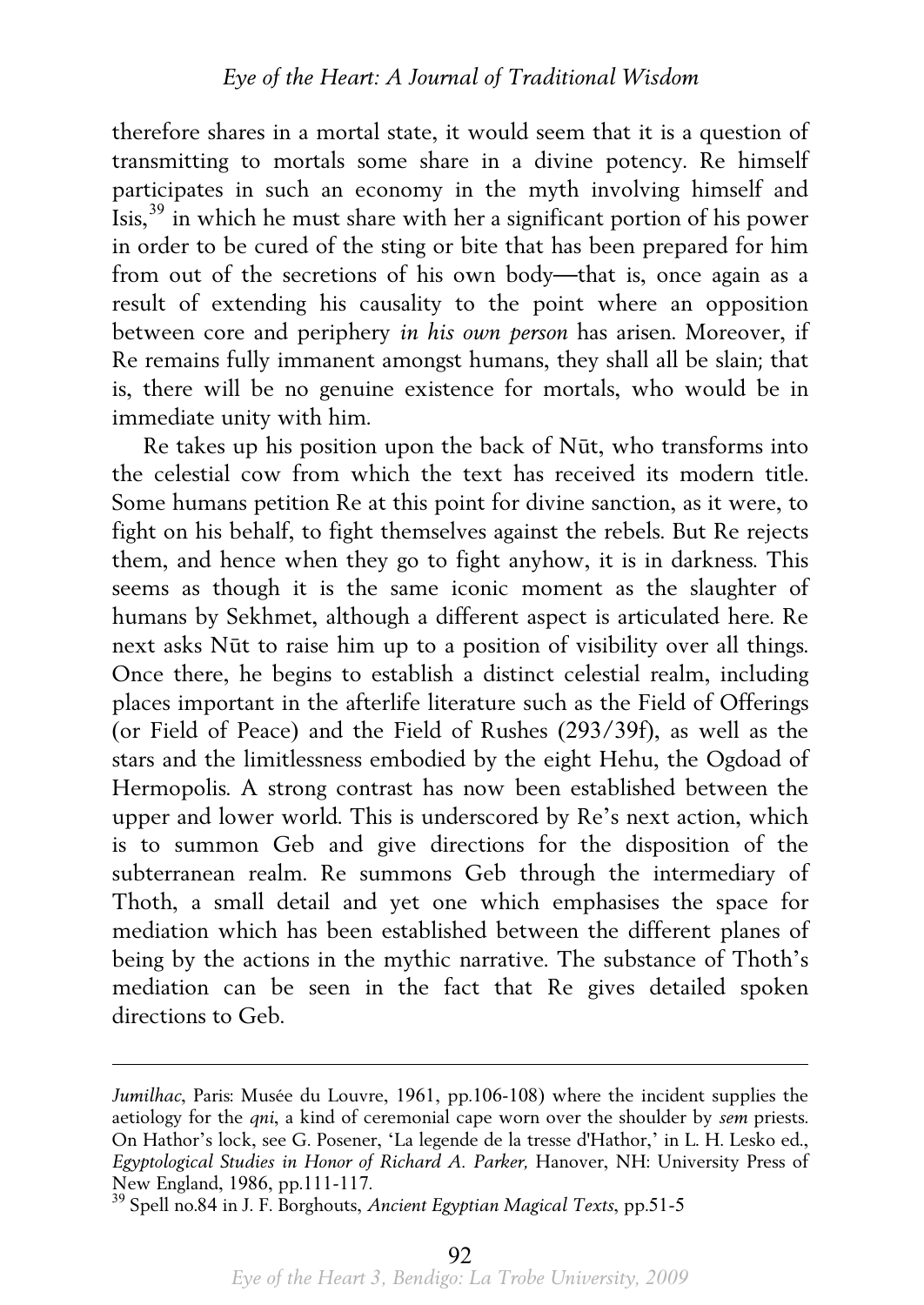The substance of Re's address to Geb is that Re directs Geb to cooperate with Nūn in order to establish authority over certain snakes that live in the earth and in the waters. Re affirms both the legitimacy of their presence and the necessity of maintaining control over them, control which he transfers to Geb and Osiris. Re warns Geb particularly about the magical power they possess. One should note in this regard that in the *Instruction Addressed to King Merikare*, in the same passage which mentioned the present myth, magic is specifically referred to as a gift conferred upon the God's "children" in the wake of his withdrawal from immediacy: 'He made for them magic as weapons to ward off the blow of events.'[40](#page-20-0) Are the "snakes" in question then to be identified with the powers which belong to mundane or mortal beings as such, especially since they are placed in the charge of Osiris, and thus apportioned to the land of the dead? A comparison with chapter 175 in the *Book of the Dead* seems relevant. Here Atum states to Osiris—i.e., the deceased or the mortal *qua* mortal—that after the eschatological flood which returns the world to Nūn, 'I [Atum] shall survive together with Osiris, after I have assumed my forms of other snakes which men know not and Gods see not.<sup>[41](#page-20-1)</sup>

 Next Re speaks directly to Thoth, allotting him a crucial position. He directs Thoth to create *writings* pertaining to the netherworld, where those who rebelled and were slain now reside. Here we see the divine charter for the composition of the very afterlife literature for which Egyptian civilisation is so famous. This body of texts serves to reestablish the communication between Re and his most distant subjects which was broken off at the beginning of the myth. Before Re's withdrawal from the mortal realm, access to his spiritual illumination was universal and immediate for mortals; after his withdrawal, this illumination is dependent upon their own wisdom and virtue. Thus mortals will require knowledge. The importance of the role Thoth plays here can be seen from Re's affirmation that Thoth, as his "vicar," will

<span id="page-20-1"></span><span id="page-20-0"></span><sup>40</sup> Lichtheim, *Ancient Egyptian Literature*, p.106. 41 Allen, *The Book of the Dead or Going Forth by Day*, p.184. Note that R. O. Faulkner, *The Ancient Egyptian Book of the Dead*, New York: Macmillan, 1985, p.175, translates Atum's statement as 'I will transform myself into something else, namely a serpent [...].' Also, though he never comments on *BD* 175, valuable materials on the symbolism of the serpent form of Atum are collected in the aforementioned article by P. Koemoth, 'L'Atoum-serpent magicien de la stèle Metternich,' 2007.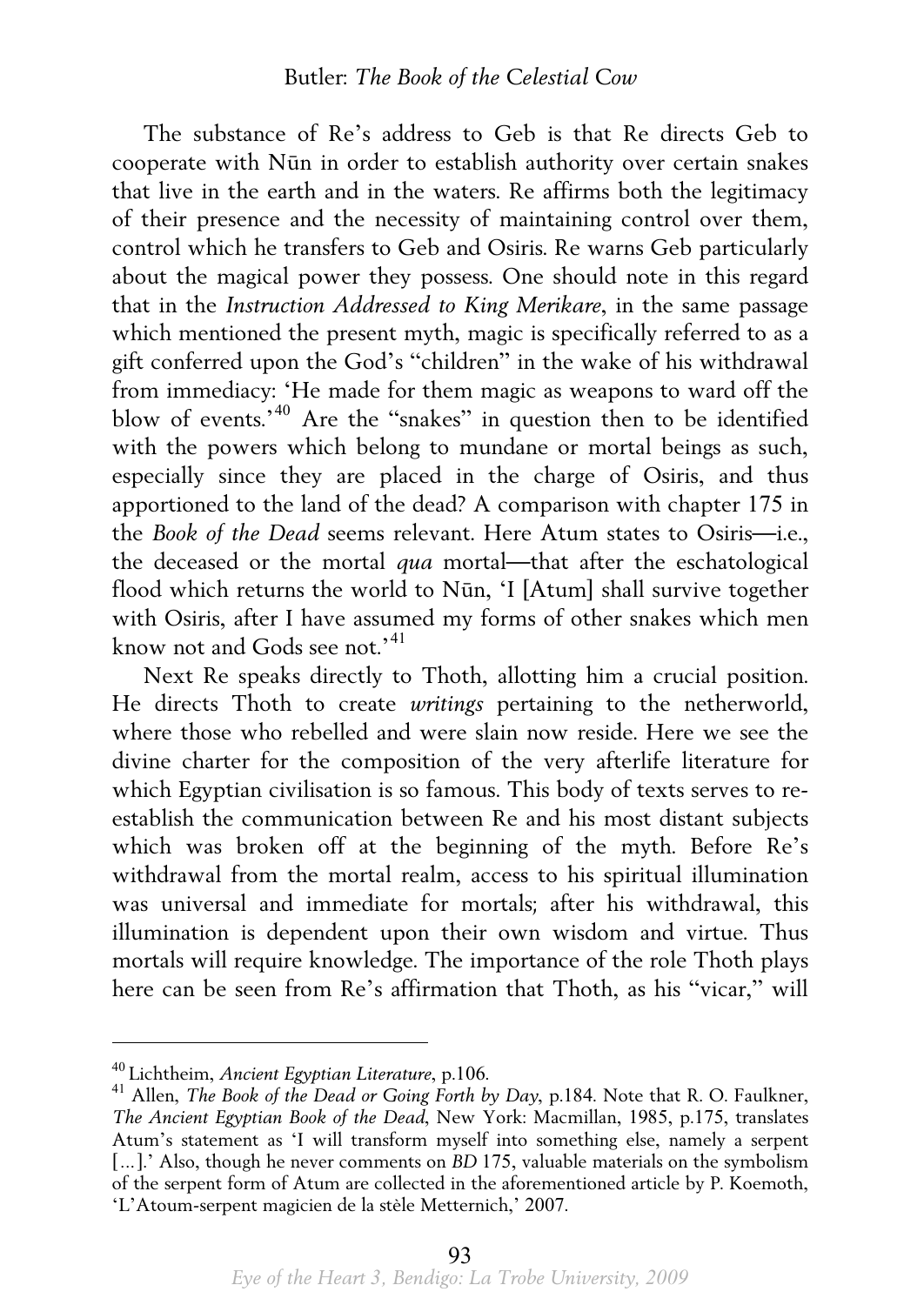possess authority to "send out" even those primordial Gods who are greater than he (295/71f), for it is no longer a matter only of the afterlife literature, but of the whole body of sacred books and ritual procedures, which were often known as the *ba*s, or "manifestations," of Re. Between Thoth and Re there is such a close relationship that Thoth is commonly referred to in later texts as the "heart" (i.e., mind) of Re.<sup>[42](#page-21-0)</sup> A text from Esna states that Thoth came forth from Re's heart 'in a moment of grief,<sup>1[43](#page-21-1)</sup> in very much the same way humans are said to have come into existence from tears shed by Re or by Atum. Thus the distance between humans and the natural or cosmic order, a distance constitutive for the intellect, is nevertheless even painful on some level for the Gods themselves.[44](#page-21-2) At any rate, the domain of ritual stands in the gap created between Re and the cosmos. A degree of power within the cosmos has been ceded to the autonomous operation of innerworldly beings; this was, in effect, already the situation at the myth's beginning—for how else would beings have the power to rebel?—but now it has been regularised. Finite beings will not, on account of their finitude, be relegated to divine representation solely by "the Irascible One," (295/69f) meaning presumably Seth, embodying disorder. Instead, appropriate provision will be made for liminal beings.

 After Re's address to Thoth, the text continues with prescriptions for the recitation of a formulary which follows. The address to Thoth thus effects the transition from a narrative mode of discourse to a ritually effective utterance. One could hypothesise a unity to the text such that the formulary encapsulates and, so to speak, renders operational the contents of the foregoing narrative portion of the text. In the formulary, Re is said to have embraced Nūn, and to have addressed the Gods coming after him with a discourse concerning the *ba*, which seems to have the value in this context of manifestation, that is, of something through which something else is present. Thus, in the most concrete examples, wind is the *ba* of Shu, for the airy divinity Shu makes his presence known through the activation of air; night is the *ba*

<span id="page-21-1"></span><span id="page-21-0"></span><sup>42</sup> P. Boylan, *Thoth: The Hermes of Egypt*, Oxford: Oxford University Press, 1922, p.114f. 43 S. Sauneron, *Esna V: Les fêtes religieuses d'Esna aux derniers siècles du paganisme*, Cairo: IFAO, 1962, p.266f.

<span id="page-21-2"></span><sup>&</sup>lt;sup>44</sup> Compare the remarks of Proclus on the symbolic significance of Gods shedding tears in his commentary on Plato's *Republic*, 124.23-126.4 (see A. J. Festugière, *Proclus: Commentaire sur la République*, Vol. I, Paris: J. Vrin, 1970, pp.144-5).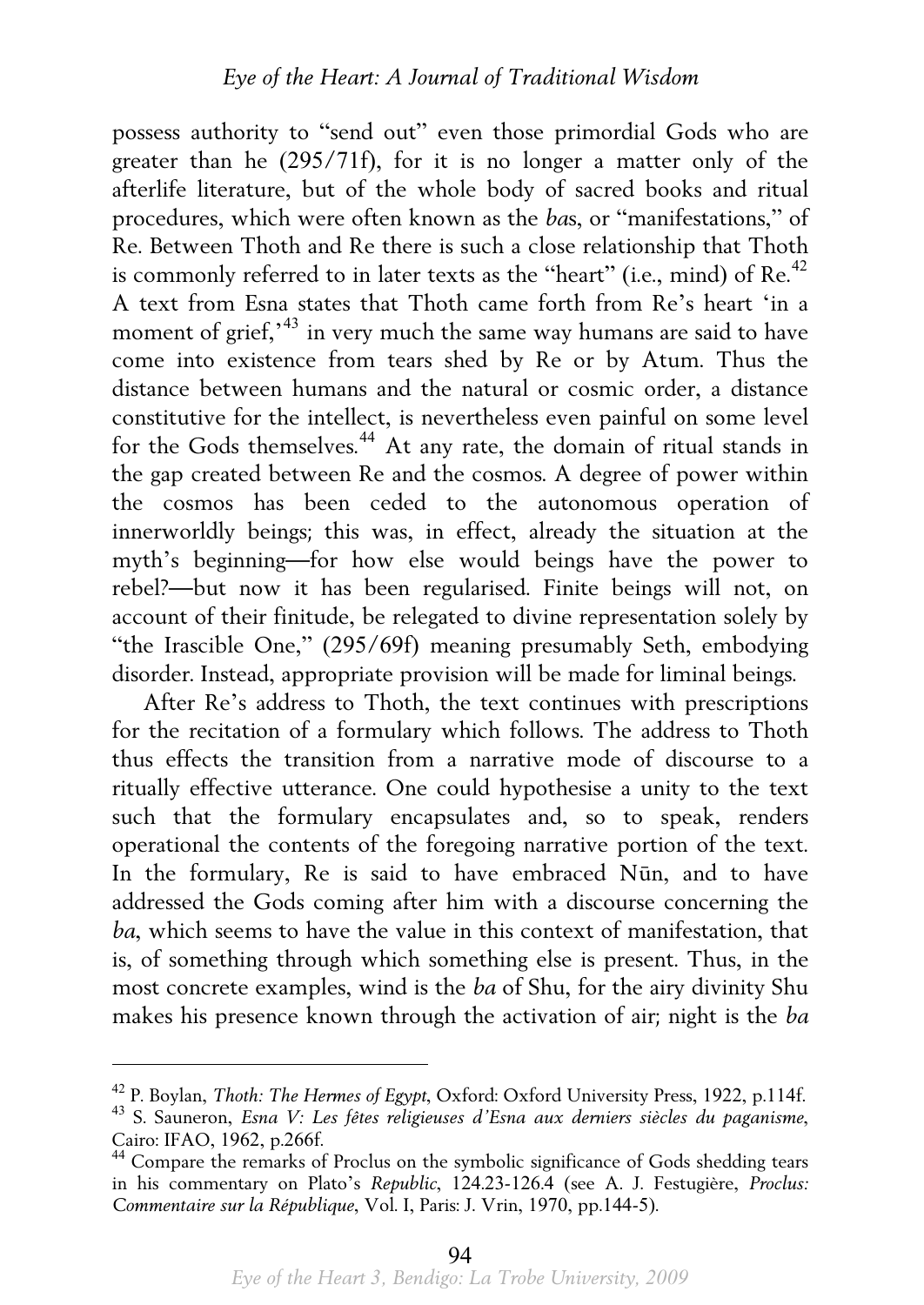of darkness, its source and prime exemplar, so to speak; and crocodiles are the *ba*s of Sobek, the crocodile deity, for this is how he is present in the world. Re identifies his own *ba* with Magic, *Heka*, thus affirming that it is the effectiveness of magic which is his presence. Furthermore, Re identifies himself as the *ba* of Nūn—thus the "embrace" of these two Gods. These two ideas can be conjoined in a single complex proposition stating that the cosmic order is the becoming-manifest of what was latent in the pre-cosmic chaos, while magic is the becomingmanifest of the providential ordering of the cosmos. Re also states in his utterance concerning the *ba*s that the *ba* of each God and each Goddess 'is in the snakes' (296/86f). Does this perhaps refer to the snakes which were discussed in the address to Geb? In that address the disposition of magic was also discussed.

 It would be unwise to venture too deeply into the details of texts whose very reading is in many respects uncertain, but there is a general significance to the discourse on the *ba* which relates it to the mythic narrative which has come before. The very concept of the *ba* expresses a distinction between the explicit and the implicit, signifier and signified, phenomenon and essence. Of course, the range of variation in its use shows that it is not a perfectly refined and specific term, albeit it was surely a good deal more refined and specific to the Egyptian thinker than it is for us. But we can understand enough of what is meant by the concept to see that it pertains to the world as constituted by Re's withdrawal from immediacy. Indeed, the notion of the *ba* could be seen as the essence of all the mediating structures Re institutes to affect this withdrawal. For it is not a matter of a withdrawal and then the creation of mediating agencies to bridge the gap, but of the withdrawal *by means of* the mediating agencies, whether these are the Goddesses who function as the "Eye of Re," or the celestial cow of Nūt, or the sacred books of Thoth, or the authority vested in Osiris with respect to the mortal *qua* mortal. It is significant in this respect that the text emphasises Re's encounter with Nūn: Re consults with Nūn, embraces Nūn, goes forth to see Nūn. This suggests that a major theme of the text is the turning back of the formative principle in the cosmos upon its sources in latency and indefiniteness, so that these may after a fashion be incorporated into the cosmic order, an action precipitated by the state of the beings at the limits of the natural order. Thus a primary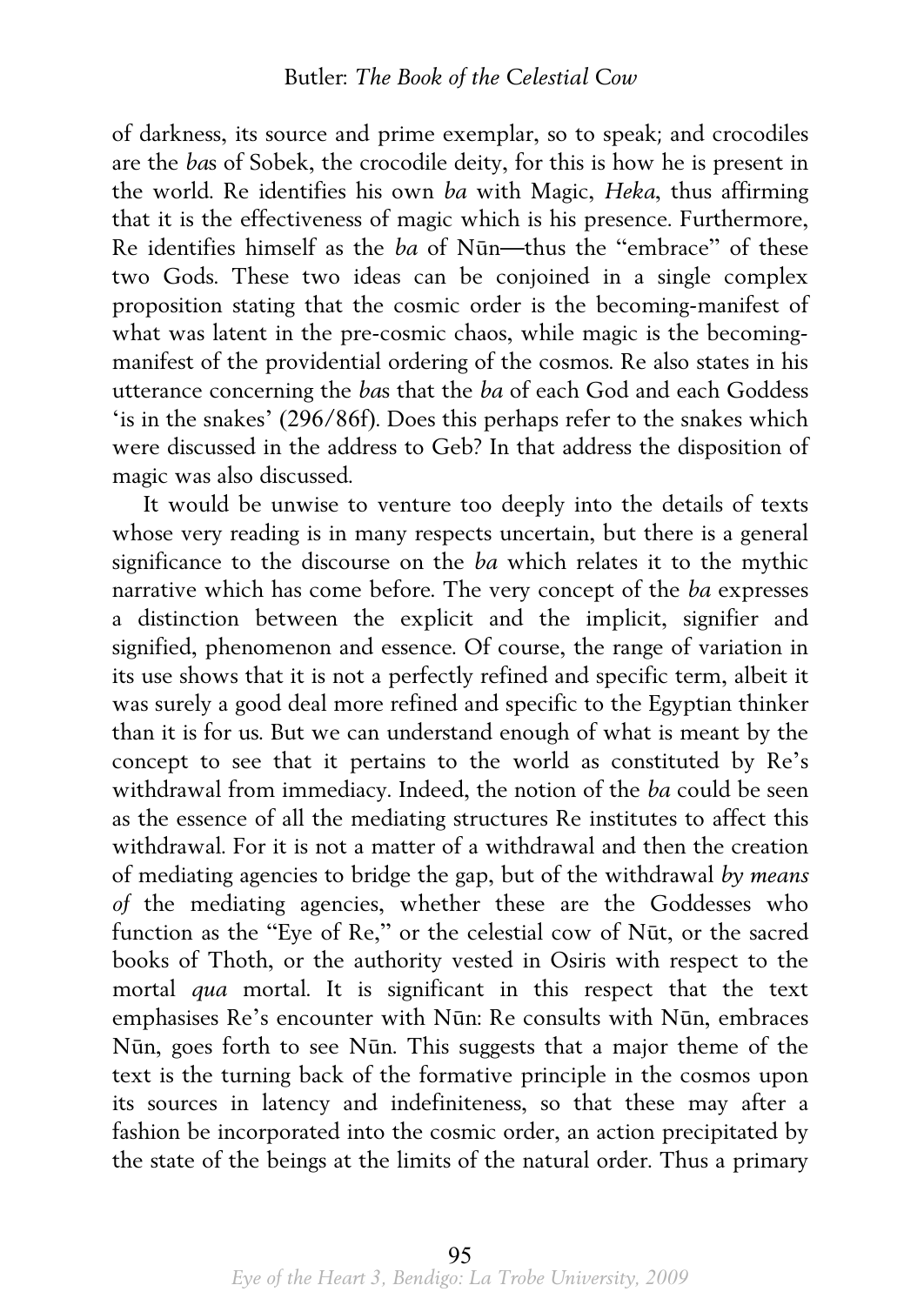axis of the myth connects the rebellious mortal subjects of the cosmic order with the primordial formlessness of Nūn.

 This last point could provide matter for reflection regarding the relationship between the "metaphysics," if indeed we might characterise it as such, which is immanent in Egyptian myth and theology, and some of the categories of Greek philosophy. For Aristotle says of the Hellenic theologians (*Metaphysics* 1091a30f) that they, like 'some modern thinkers,' meaning a Platonist like Speusippus as much as atomists and other "natural philosophers," posit the good and the noble as having appeared 'after the nature of things progressed … saying that the good belongs not to those who were first, as, for example, to Night and the *Ouranoi*, or to Chaos, or to Ocean, but to Zeus, insofar as he is a king and a ruler.<sup>[45](#page-23-0)</sup> On the one hand, it could be said that the *Celestial Cow* text shares this quality with the works of the Hellenic theologians, for the chief goodness in the cosmos is clearly Re, rather than Nūn; hence Nūn does not contest Re's legitimacy, despite the problem of the rebellious subjects. The inability of formation, which belongs to Re, to completely subordinate its other, which is associated with Nūn, does not subvert the authority of the formative principle. Rather, Nūn cooperates with Re. The distinction between form and matter is not dissolved, but matter is seen to be inherently cooperative with formation. Matter is sufficiently autonomous as to negotiate a contract, so to speak, with the formative principle. But it is not simply a question here of the relationship between a formative principle and a material substrate, but with any substrate or, indeed, any *superstructure* which escapes comprehension within a particular level or regime of formation. Only a concept this broad of the other of form sufficiently takes into account the priority of Nūn to Re. And this is where the metaphysics of the Egyptian text appears irreducible to either a strictly evolutionary formula, such as Aristotle attributes to the theologians and certain "moderns," or to a view which would see the good as solely or primarily vested in the first principle, the procession of being amounting thus to a decline. The Egyptian model appears to be one which is both hierarchical and yet featuring many sites of power, with principles at different levels possessing distinct agency within an overarching structure in which these different agencies achieve

<span id="page-23-0"></span><sup>45</sup> H. Apostle, *Aristotle's Metaphysics*, Bloomington, IN: Indiana University Press, 1979, p.244.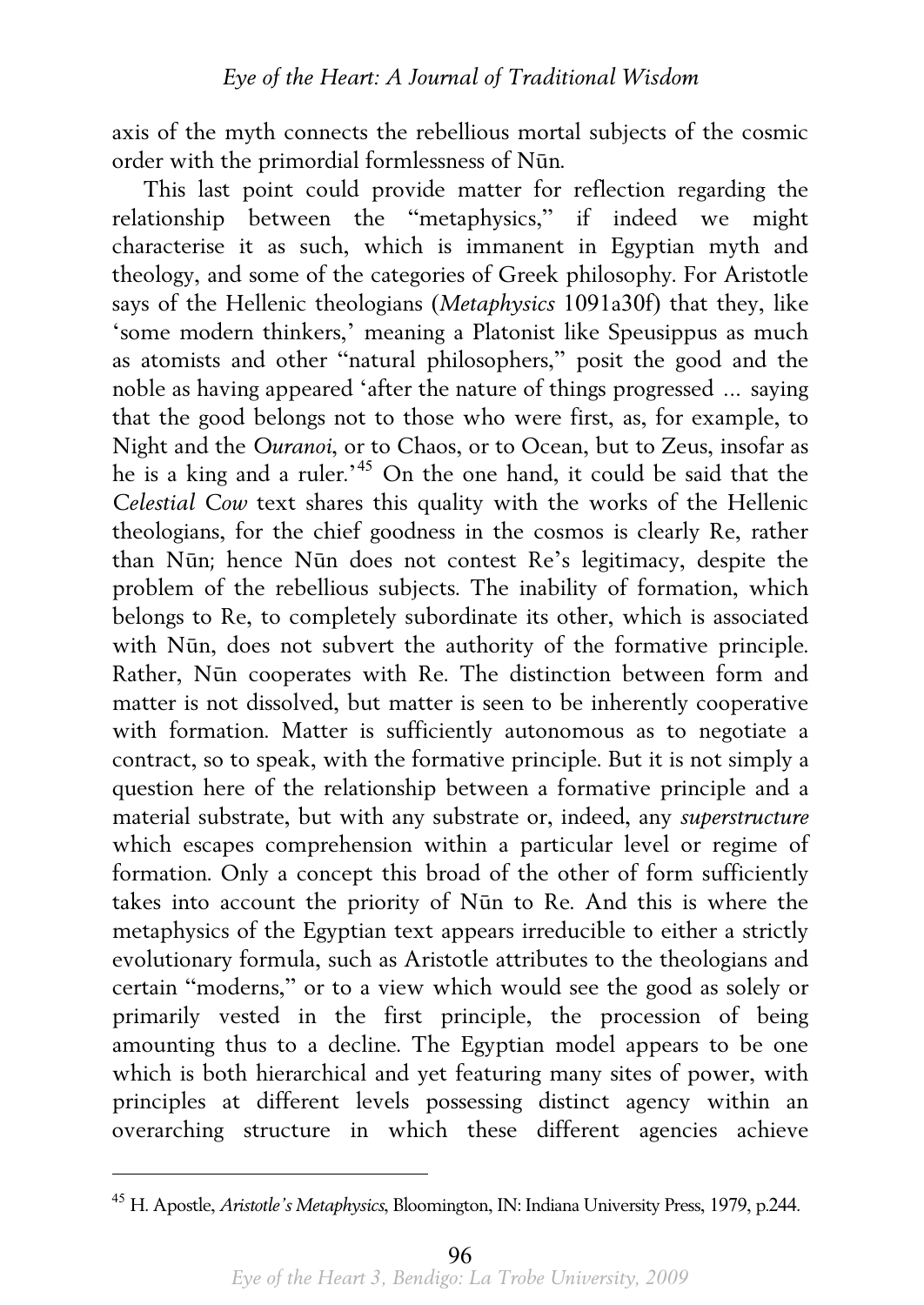equilibrium. And this equilibrium, because of the ability for Egyptian theologians to shift their viewpoint among these different levels of organisation, can be seen either as a looser, "contractual" establishment based upon the settling of opposing claims, or as the concise manifestation of a single demiurgic will, and this will itself conceived in any number of ways (e.g., as more intellectual, in the Memphite Theology, or as more vitalistic, in cosmogonies associated with Gods like Khnum).

 Also significant in Egyptian thought as it may be recovered from this text, is the ability of those at the end of the procession of being to actively appropriate for themselves the knowledge of this procession for practical benefit. I do not mean "practical" in a deflationary sense, but in the widest possible sense, for it is a question not in the first place of worldly benefit but first and foremost of the ability of particulars to stabilise themselves in existence. 'If they ask, "What are your names?" (answer), "Eternal Recurrence and Eternal Sameness." Then they are bound to say, "[He is truly] a God," and to say, "He has reached us here by this route",' the text directs its operator (297/93f); and just below, the operator affirms that 'I am one belonging to the flame, which is the *ba* of fire. I have no eradicators among men, Gods, spirits, and the dead or in anything in this whole world.' The flame, which in being identified as "the *ba* of fire" is, one could argue, thus distinguished from mere natural fire, is typically the weapon of choice against those who rebel against the cosmic order embodied by Re, and is wielded by Goddesses bearing the designation "Eye of Re." If we assume that rebellion and its punishment are not understood in Egyptian theology in crudely anthropomorphic and voluntaristic fashion, then this flame can be understood as nothing other than the forces of disintegration which are inherent to the natural world and require some special dispensation, not to be deployed, but to be arrested. Re grants such dispensation in the narrative portion through the device of the intoxicating beverage, but in the operational portion of the text, at the end, it seems that the operator goes a step further, identifying with the very disintegrative forces themselves. Through identifying with the agency of annihilation, annihilation becomes impossible, and indeed unthinkable in principle. Of one capable of mastering this insight, indeed, the text affirms 'his provisions' (or "entrance," access) 'cannot be diminished, nor can a net be readied against him' (297f), for no contradiction remains between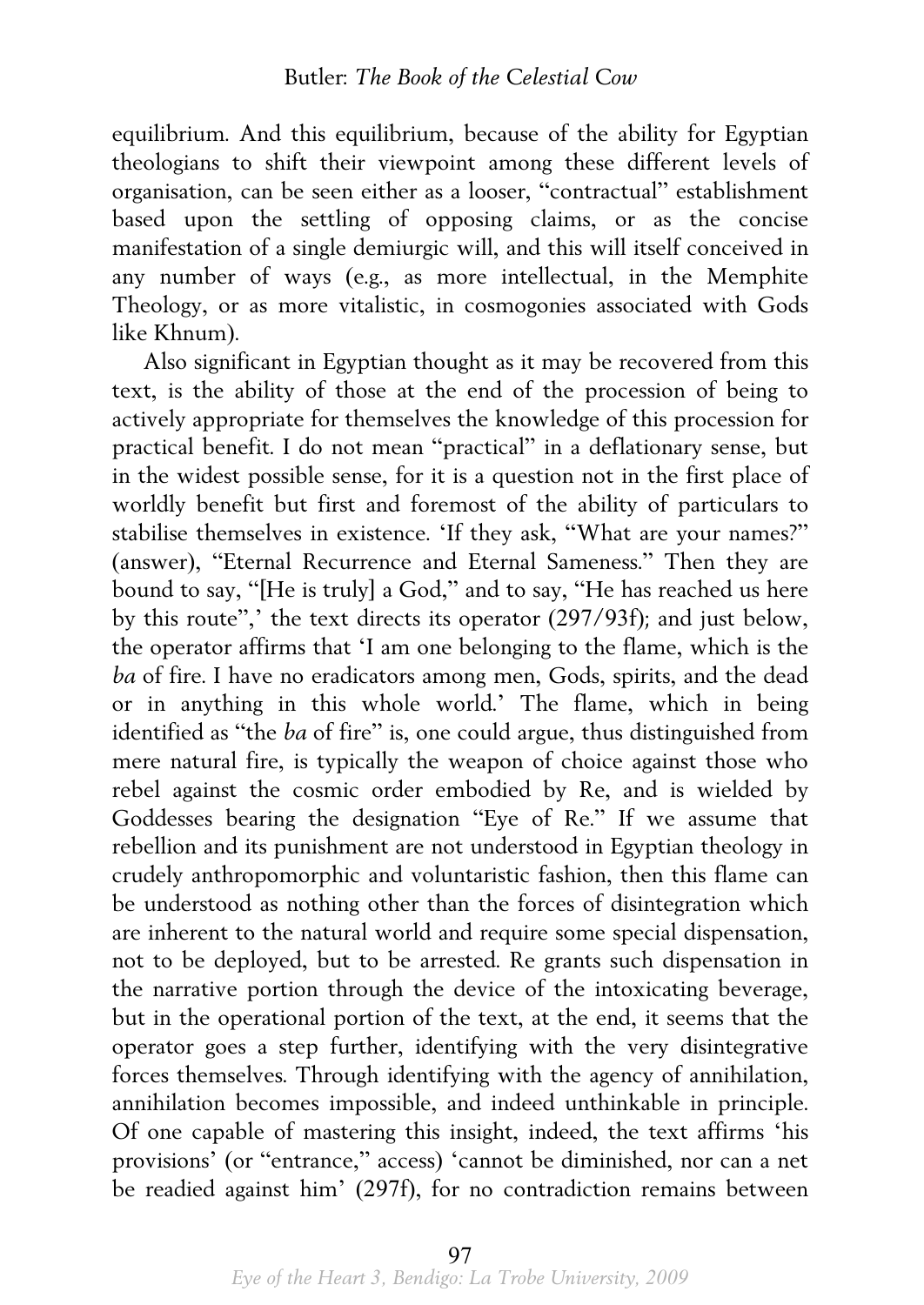the operator's particularity and the universality of natural (i.e., cyclical) being.

```
\circledast
```
In closing, some remarks are perhaps appropriate on the reasons why such a method of interpretation as I have pursued here might be fruitful in the broader context of the social sciences. When the discourse of philosophy is delimited according to the manner in which it emerged historically in the West, and considered to be susceptible to extension only to those discourses which emerged in sufficiently similar disciplinary settings to the West (e.g., Indian and Chinese philosophy), philosophy seems as a discourse too narrow to accommodate the venues in which many of the most trenchant "philosophical" issues are addressed, discourses which are considered to be theological or mythological and hence to fall outside its disciplinary boundaries. And yet this seems in certain respects an illegitimate restriction, especially insofar as if the discursive boundaries of philosophy could be extended to include, under some rubric, theological and mythical discourses, then the philosophical dialogue would be universalised with respect to place and time, and immeasurably broadened as a result.

 This is not to say that narrower and broader definitions of philosophy should not be maintained side-by-side. It is important to recognise, for instance, that in a culture such as Egypt, one encounters texts that address more narrowly "philosophical" concerns with a methodology distinct from mythological cognition. Some examples of this are the allegorical fragment concerning Truth and Falsehood, or the allegory concerning Sight and Hearing which is embedded in the Demotic narrative of Thoth and Tefnut mentioned above. Perhaps even a third category, drawing upon both "theology" and "philosophy," but reducible to neither, can be glimpsed in the speculative literature attested in fragmentary form in the Demotic text which has been dubbed the "Book of Thoth."<sup>[46](#page-25-0)</sup>

 The practice of "theological" interpretation, however, can serve to bring purely mythic discourse into the dialogue about the nature of

<span id="page-25-0"></span><sup>46</sup> R. Jasnow & K.-Th. Zauzich, *The Ancient Egyptian Book of Thoth*, Wiesbaden: Harrassowitz Verlag, 2005.